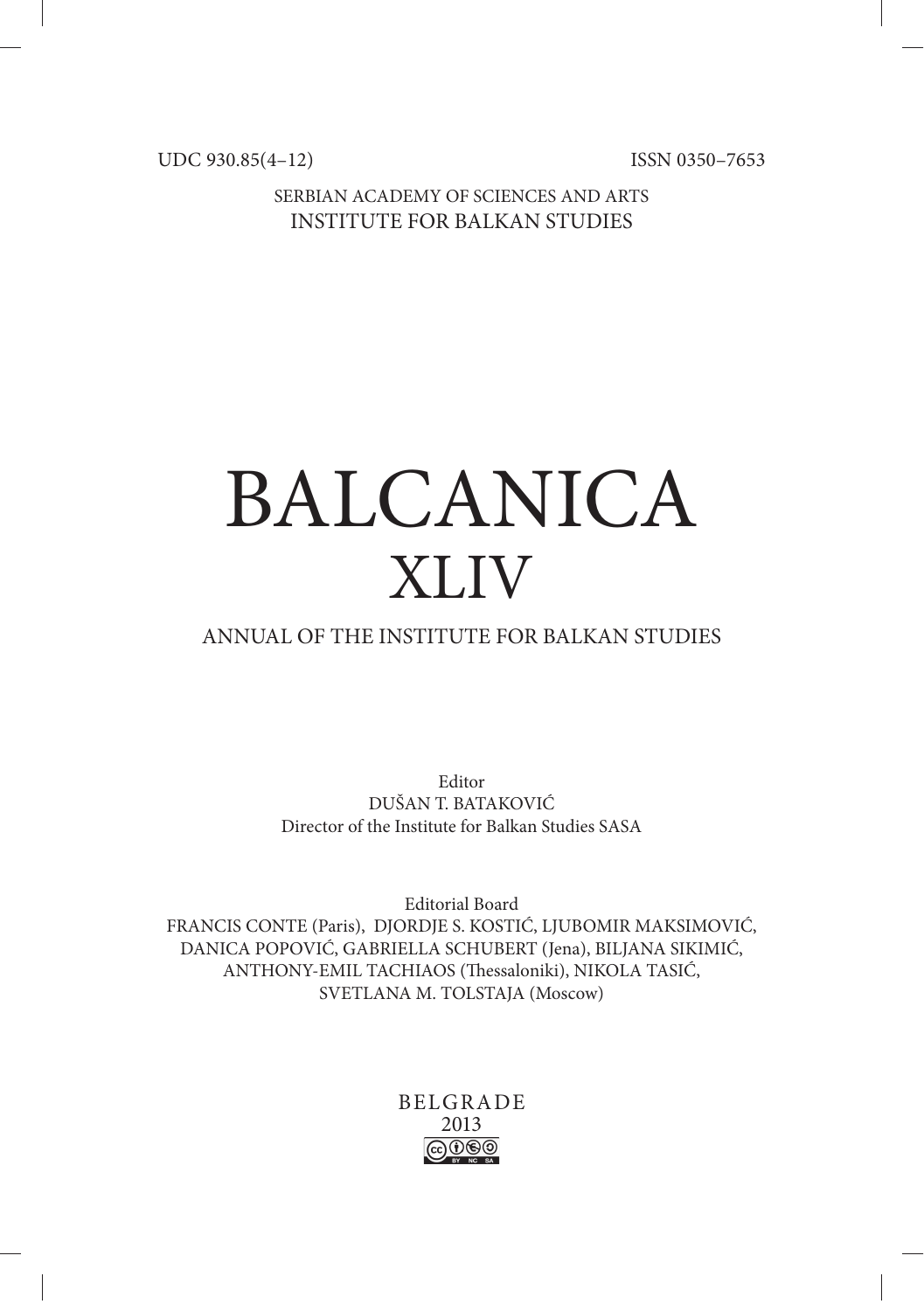## **Mirjana Detelić**

*Institute for Balkan Studies Serbian Academy of Sciences and Arts Belgrade* 

### **Generic Lacuna in the Epic Poems Using the Fog Formula**

**Abstract:** This article is about the modellative potential of a genre, i.e. about one of the main theoretical questions connected with the poetics of oral literature. This is exemplified here by Serbian oral decasyllabic epic poetry, more precisely by the modelling of the epic formula the "appearance of the horseman/hero from/in the fog".

**Keywords:** formula, epics, small forms of folklore, fog, horseman, hero

One of the most attractive theoretical questions connected with the modellative theory of literary genres<sup>1</sup> poetics is the question of the relationship between a literary text and its cultural environment or to be relationship between a literary text and its cultural environment or, to be more precise, the relationship between the modellative potential of a literary procedure and the material which is being processed. In oral tradition, the material can come both from the mundane reality itself and from the so called "non-literary models" of a given culture, i.e. from its rituals (wedding, burial, building), cults (of the saints, for example), magic practices etc. As they themselves are – by definition – modellative systems of the second degree, the literary procedure itself gets an extra potential, which upgrades it to the third degree of modelling (the first-degree modellative system being the language itself ).2 Thus the literary work appears to be a model of a model.

The literary modelling – especially in the case of formulas – usually begins from many nuclei which differ in origin, generic preferences and measure of abstraction. In the special case of the formula "horseman/hero in/from the fog", some of them proved to be so strong that they failed to adapt to the new literary surroundings and remained intact even as a part of a completely new (i.e. epic) genre. Recognizing these intrusions as a material much older and more important (from the standpoint of traditional culture) than literature in general, the "epicity" of the poem withdraws, thereby making room for an alien content. In that sense, from the perspective of the epic poem, we can speak about a *generic lacuna*, which is the subject of this paper.

 $\scriptstyle\rm I$  Russian semiotics is taken here as a referential theory; cf. the works of Lotman, Neklyudov, Ivanov, Toporov and others.

<sup>2</sup> In that case gradation goes as follows: spoken language (first), ritual language (second), literary language (third) degree modellative systems.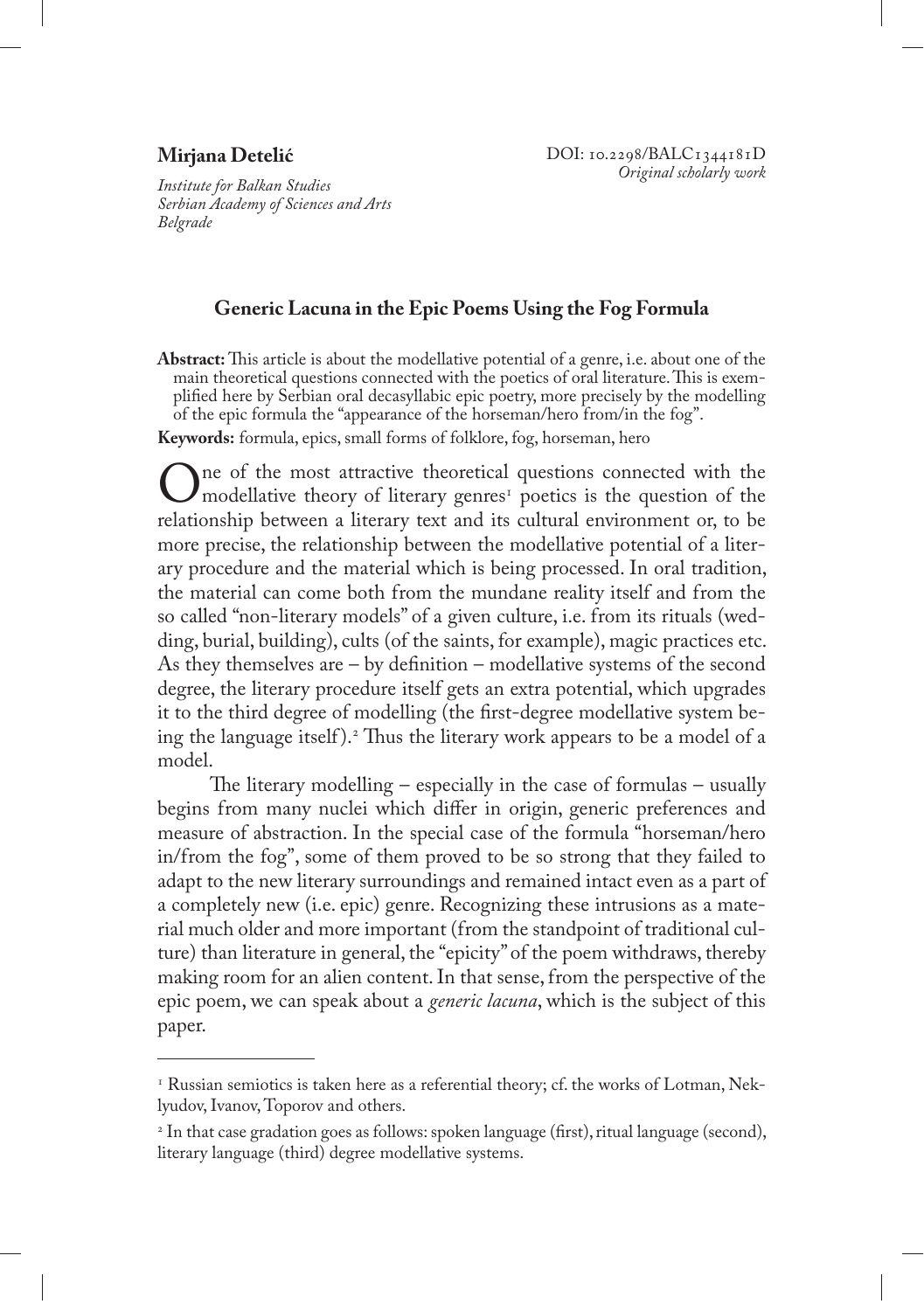All through the presentation of the proposed research, two basic definitions important for the theory of the formula should be kept in mind: 1) the epic formula itself is a text whose position in the poem is marked by its form and function; and 2) within the epic as a genre, formulas simultaneously exist on many different levels of fixity.

As it is the case, the formula "a horseman-hero in/from the fog" never occurs in the limitary positions in a poem (at the beginning or at the end), but always somewhere within it, which makes it the so-called "inner formula". Its pointed variant (hero in the fog) is only one of the six types of the formulaic appearances of fog in the epics and we shall pay some attention to all of them. Those are: (1) natural fog3 (Vuk IV, 62; VII, 9; SANU III, 25, 75); (2) gun smoke (Vuk IV, 2, 28, 33; VIII, 11; SANU III, 10, 56; SM  $(1, 2)$ ; (3) steam "from horses and warriors" (Vuk III, 42; VI, 20; VII, 14, 22; SANU III, 6; ER  $131$ ; SM  $32, 62$ ); (4) the appearance of a horseman from the fog (Vuk II, 39; III, 39; IV, 8; VI, 10; VII, 3; SANU, II, 71, 85,86; MH IX,  $5,20,25$ ; SM  $79,145,148$ ;  $(5)$  an army appearing as a fog in a prophetic dream with interpretation (Vuk VIII, 36; SANU III, 74; MH I, 60, 78; ER 116); (6) and the fog seen in a prophetic dream without interpretation, i.e. appearing as its own self (Vuk II, 25, 62). For example:

Appearances  $(i) - (3)$ :

| Natural fog                  | Gun smoke                  | Horses and warriors                                        |
|------------------------------|----------------------------|------------------------------------------------------------|
| Srbima je sreća pomagala,    | Pade magla od neba do      | Pramen magle polje                                         |
| Kukutnicu magla pritisnula   | zemlje,                    | pritiskao,                                                 |
|                              |                            | Nit' se vidi neba ni oblaka,   Ne bijaše magla od daždica, |
| Pa ne znadu niti vide Turci, | Viš' njih jarko pomrčalo   | No od pare konjske i                                       |
| Otkud Srbi biju iz pušaka,   | sunce                      | junačke:                                                   |
| (Vuk IV, 62)                 | Od puščanog praha i olova: | (Vuk III, 42)                                              |
|                              | (Vuk IV, 28)               |                                                            |

<sup>3</sup> There is only one word for fog in Serbian, which – compared to the English range of words: mist, haze, vapour, steam, etc. – is a very narrow choice indeed. Here, and wherever possible in the text, we tried to make a distinction, to define as nearly as possible the kind of phenomenon we are dealing with. The readers are invited to use their imagination in this matter because: 1) in Serbian folklore, fog is a demon (the same as smoke); and 2) consistent with the local climate, the Serbian language does not make a distinction between that which goes up from the earth and that which comes down from the sky. There is only one folkloric expression for it: A fog fell from the sky to the earth.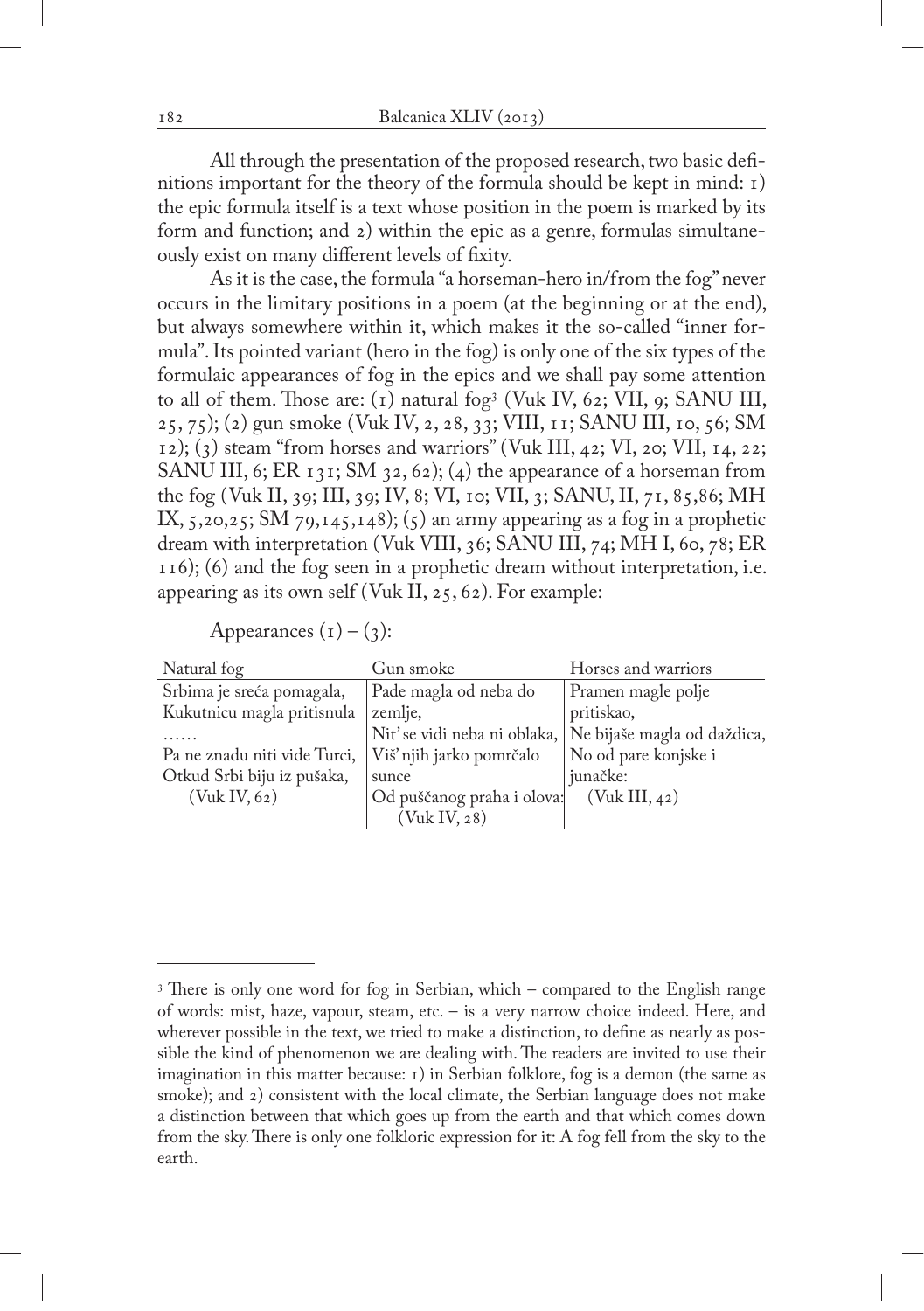| Luck was on the Serbian<br>side<br>Upon Mount Kukutnica a<br>fog lay<br>So Turks can neither see nor<br>know<br>Whence Serbian guns are<br>firing<br>Appearances $(4) - (6)$ : | The fog fell sky to earth,<br>Neither sky nor clouds<br>could be seen,<br>Above them the bright sun But the steam from the<br>is darkened<br>By gun smoke. | A wisp of fog fell on the<br>field,<br>It was not a natural fog,<br>horses and warriors |
|--------------------------------------------------------------------------------------------------------------------------------------------------------------------------------|------------------------------------------------------------------------------------------------------------------------------------------------------------|-----------------------------------------------------------------------------------------|
| Hero in the fog                                                                                                                                                                | Army as a fog                                                                                                                                              | Fog in a dream                                                                          |
| Livadu je magla pritisnula,                                                                                                                                                    | Sto je magla pala do                                                                                                                                       | U magli se, ljubo, rasta-                                                               |
| Iz magle se junak namolio                                                                                                                                                      | Drežnika,                                                                                                                                                  | dosmo,                                                                                  |
| Na njegova golema labuda,                                                                                                                                                      | To je vojska Mamul-                                                                                                                                        | Rastadosmo, pak se ne sas-                                                              |
| Po imenu Alaj-beg-Cengijću,                                                                                                                                                    | kapetana;                                                                                                                                                  | tasmo;                                                                                  |
| (Vuk IV, 8)                                                                                                                                                                    | (Vuk VIII, 36)                                                                                                                                             | (Vuk II, 25)                                                                            |
| The fog lay on a meadow,                                                                                                                                                       | This fog that lay around                                                                                                                                   | In fog, my beloved, we                                                                  |
| From the fog a hero appeared Dreznik,                                                                                                                                          |                                                                                                                                                            | parted,                                                                                 |
| On his giant horse,                                                                                                                                                            |                                                                                                                                                            | This is the army of Cap-   We parted, and never met                                     |
| His name was Alaj-bey-                                                                                                                                                         | tain Mamul.                                                                                                                                                | again.                                                                                  |

The usual function of inner formulas is to connect two neighbouring narrative segments of a poem when one of them signifies the end of the previous and the other the beginning of the next part of the plot. Thus division between the segments opens to what is coming, and the fog, neutral in itself, becomes either static or dynamic, depending on what is being announced. Accordingly, if it marks the transition from idleness to action, the formula appears at the beginning of a sequence where it needs additional fixing (usually a temporal formula) because it heralds change:

Cengic.

| Ciglu jednu noćcu konačili     | They spent one night there                   |
|--------------------------------|----------------------------------------------|
| Pa u jutru svati uraniše,      | And in the morning they got up early         |
|                                |                                              |
| Nešto im se dade pogledati,    | Something caught their eye,                  |
| De se polje maglom pretvorilo, | The field turned into fog,                   |
| A kroz maglu sijevaju munje,   | And through this fog lightning was flashing, |
| Konji vrište, pjevaju junaci,  | Horses neighed, warriors sang,               |
| A viju se po polju barjaci.    | Banners fluttered all over the field.        |
| Punu vjetar, magla se razgali, | The wind blew up, the fog cleared,           |
| Ugledaše kitu i svatove,       | They spotted the bedecked wedding guests,    |
| Među njima na konju đevojku    | And among them the mounted bride             |
| $(Vuk VII, 22: 295-306)$       |                                              |
|                                |                                              |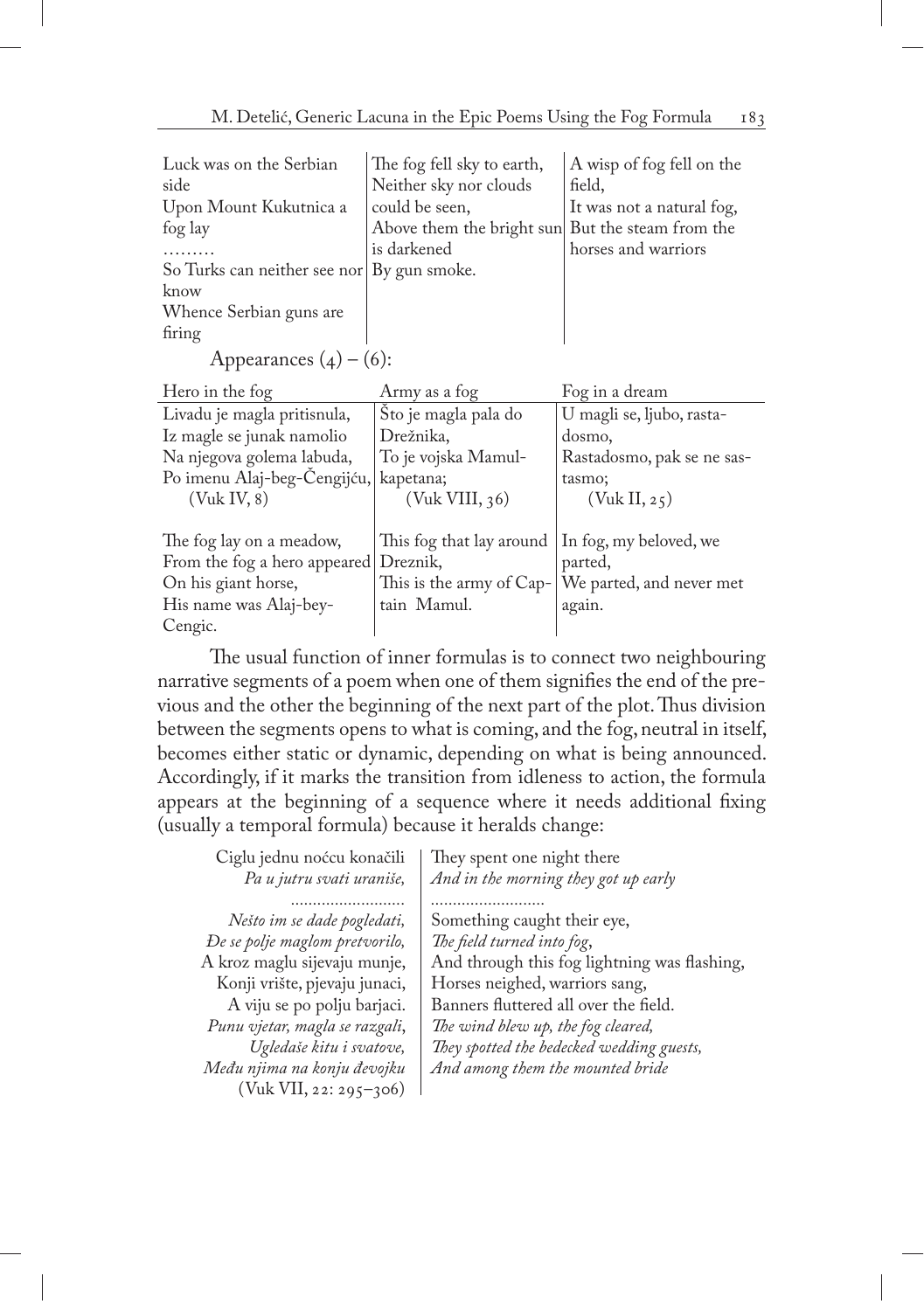In the opposite case, naturally, no addition is needed because the formula is the ending of the previous segment, whence the function of the beginning of a new sequence goes to the plot itself:4

Nož sijeva, krv se prolijeva, Ne vidi se od mene do tebe, *Po podrumu magla uvatila* Boga moli Plavša arambaša: "Daj mi, Bože, vetra sa planina Da rastera maglu po podrumu, Da ja viđu ko je zadobio, Ali Turci ali odmetnici!" Bog mu dade, sreća donijela, *Vetar punu posred Sarajeva, Te isćera maglu iz podruma.* (SANU III, 10: 230–240)

The dagger flashes, the blood is spilt, Nothing can be seen from me to you, *The cellar is filled with fog.* Plavsa, the arambasa,<sup>4</sup> prays to God: "Give me, o God, a wind from the mountains To dispel this fog from the cellar, So that I can see who won, Whether Turks or outlaws!" And God gave him, his luck was strong, *The wind flew through Sarajevo, And dispelled the fog from the cellar.*

As long as it "works" this way, the fog will not tend to take the final, unchangeable form to which we are accustomed whenever a cliché is involved. At this stage, its function is subordinate to the fabulation and composition of the epic poem, which means that the formula itself merely has the significance of a shifter.5 The information it conveys is only relational, so the form of its appearance is usually very simple: "pramak se je magle zadjenuo" (a wisp of fog passed); "sve jednako magla od pušaka" (the fog from rifles, i.e. gunpowder smoke, keeps rising); "al' se ravno polje zamaglilo" (the flat field is full of fog); "sve je polje magla pritisnula" (the whole field is sunk in fog); "Kukutnicu magla pritisnula" (Kukutnica is immersed in fog); "pade magla od neba do zemlje" (the fog fell from sky to earth); "al' se diže magla iz oblaka" (the fog from clouds suddenly lifted); "od Budima magla se podigla" (the fog lifted off the city of Buda), etc. Every narrative genre, especially if it is oral, has a need for simple expressions like these. Their significance is always equal to their own meaning, and so they should be accepted like this, as a different way to say: it dawned, it rains, the evening came, and the like. Relational information of these formulas is a structural element of a poem in its own right, and its true significance is formed within that context.

<sup>4</sup> Arambaša, a Turkicism (from *harami başı*) meaning the leader of a band of outlaws or brigands.

<sup>&</sup>lt;sup>5</sup> The term "shifter" has been introduced to Serbian literary theory by Novica Petković, especially in his book *Ogledi iz srpske poetike* [Essays on Serbian Poetics (Belgrade 1990)]. Shifters, as well as everything else belonging to the Lotmanian "aesthetics of identity" (Lotman 1970), bring to the surface generic norm(ativity), i.e. data about the literary genre, while the individual, the author's, characteristics (his voice) recede into the background. This type of informativeness (which provides information about the type of event and not about its individual characteristics) is termed *relational informativeness*.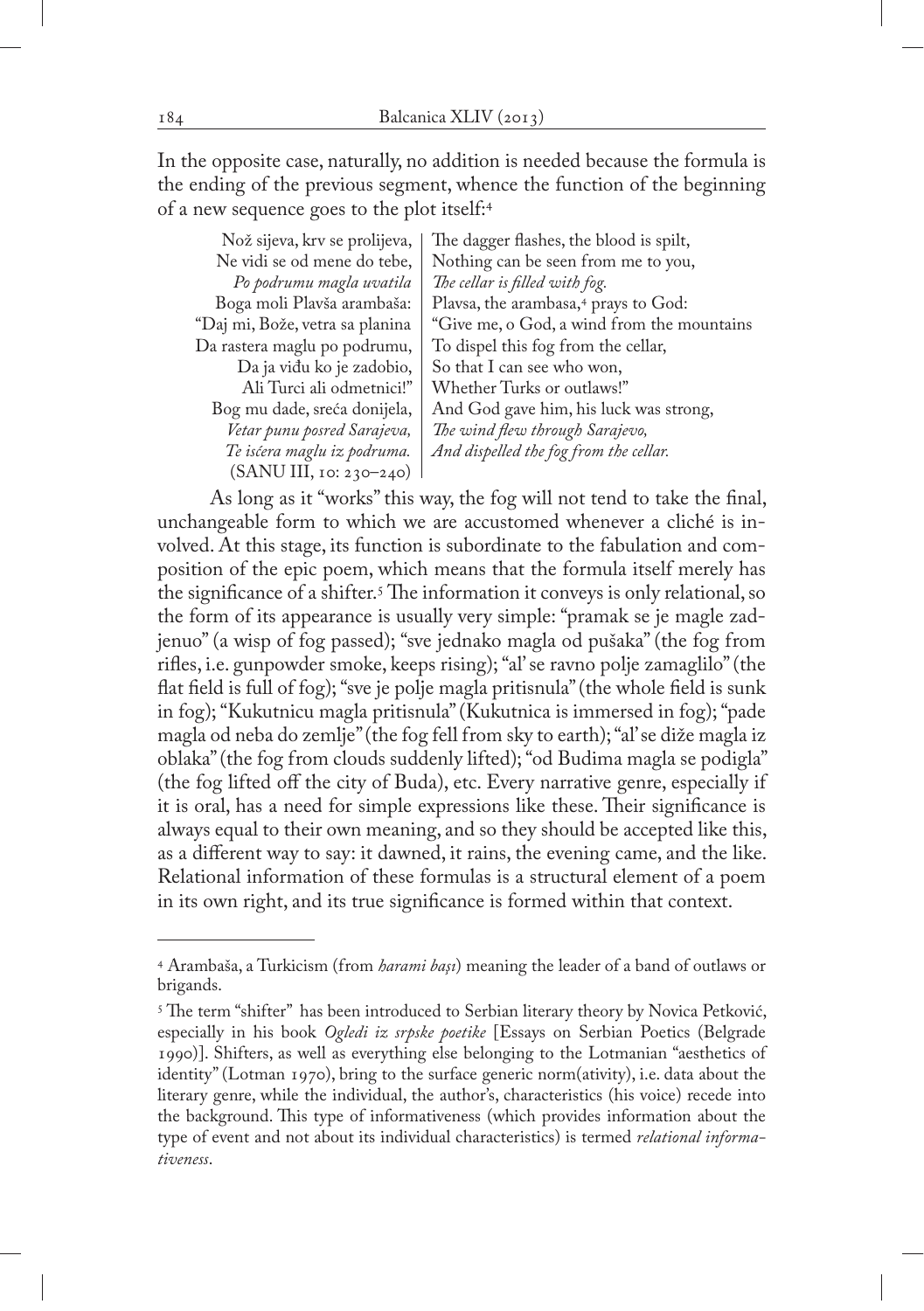Except for the inevitable influence of versification, in this phase modelling is neutral and inconspicuous, even if form is a little more sophisticated, as in:

| Pramen magle polje pritiskao;   A wisp of fog fell on the field; |                                                                               |
|------------------------------------------------------------------|-------------------------------------------------------------------------------|
| Ne bijaše magla od daždica,   It was not a drizzly fog,          |                                                                               |
|                                                                  | No od pare konjske i junačke.   But the steam of the horses and their riders. |
| $(Vuk VI, 20: 25-26)$                                            |                                                                               |
|                                                                  | Nije magla da bi magla bila   It was not a fog as God made it                 |
|                                                                  | Nego para konjska i junačka.   But the steam of the horses and their riders.  |
| (Vuk III, 42: 135–136)                                           |                                                                               |

The first step towards stabilizing form is made when the fog enters the system of equivalences basic to the frame formulas such as the Slavic antithesis, for example, and a prophetic dream, where it always signifies the same: "the conquering army":

#### SLOVENSKA ANTITEZA

Sinule su do dvi magle sinje: Jedna pala kraj mora sinjega, Druga pala kraj vode Sitnice. To ne bile do dvi magle sinje, Već to bile do dvi vojske silne: Jedno turska, drugo je kaurska. (MH I, 60: 1–6)

#### SLAVIC ANTITHESIS

Two grey fogs flashed: One fell by the side of the grey sea, The other fell beside the river Sitnica. Those were not two grey fogs, But those were two mighty armies: One Turkish, and the other Christian.

#### PROROČANSKI SAN

Što je magla do Drežnika pala, To je pala ćesareva vojska; Što kroz maglu gora prolistala, Ono su ti krstati barjaci; Što iz magle tri košute riču, Ono su ti ubojni topovi. (SANU III, 74:15–20)

#### PROPHETIC DREAM

The fog that fell near Dreznik, That is the emperor's army; The trees coming into leaf in that fog, Those are the Christian flags; Three does that roar from that fog, These are deadly cannons.

The next (and final) step begins when the formula gets fixed to the action and the actant, $^6$  and becomes stable. After that, it is always recognized as the "appearance of a horseman-hero in/from the fog". This formula is self-sustainable in any context and independent of the aforementioned frame formulas. The image from which it originates, though, does not come ex nihilo, but derives from the previous forms. This makes the epiphany of a horseman-hero naturally connected with the "fog/steam of horses and warriors", although he is actually a new figure in the formula:

<sup>6</sup> The bearer of action, the active agent.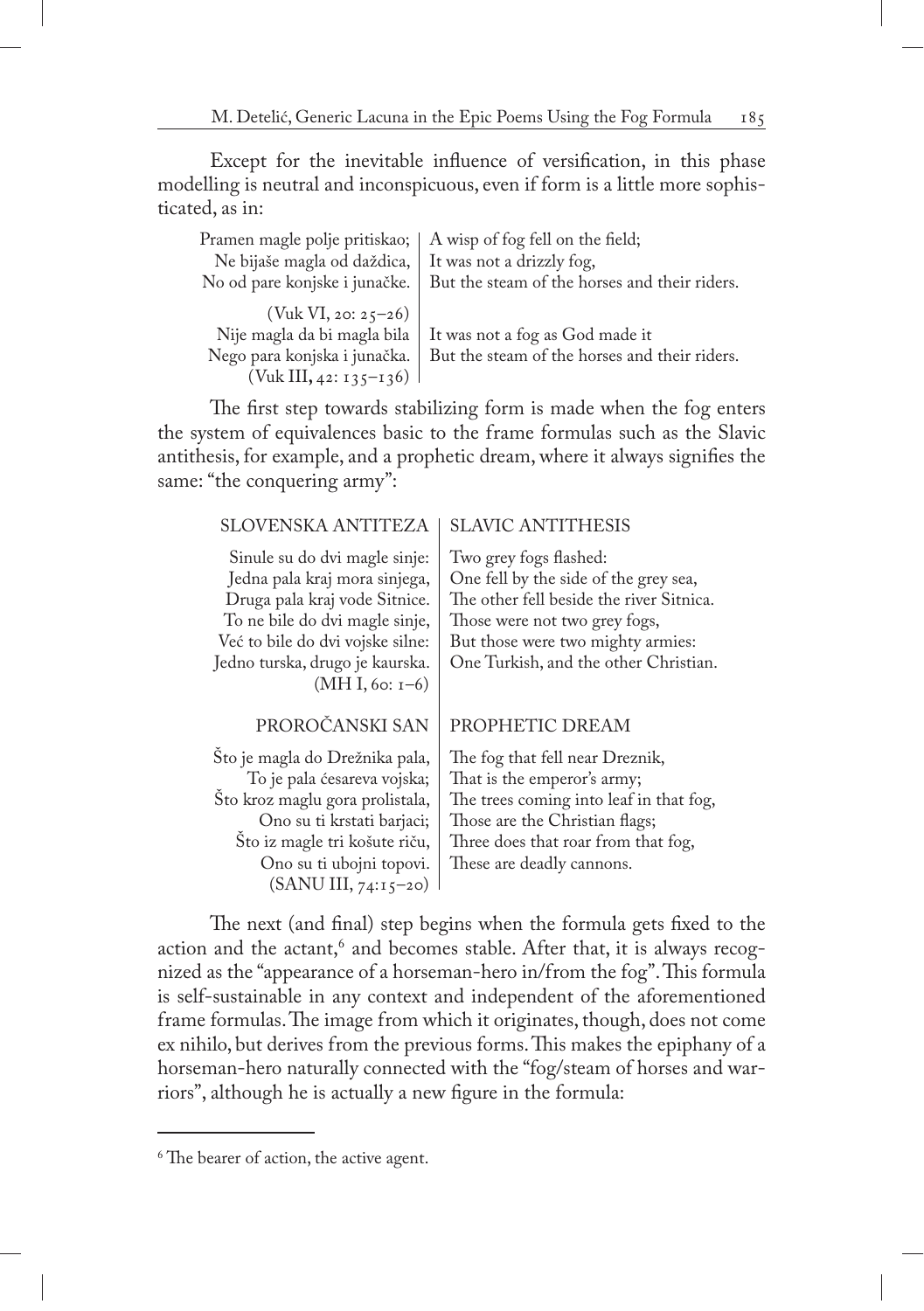| Pramen se je magle zadenuo<br>Preko polja od Sijenja bela,<br>Pravo ide moru na zakuke.                                                                                                                   | A wisp of fog flew<br>Over the field from the white city of Senj,<br>Straight to the sea.                                                                                                                                  |
|-----------------------------------------------------------------------------------------------------------------------------------------------------------------------------------------------------------|----------------------------------------------------------------------------------------------------------------------------------------------------------------------------------------------------------------------------|
| <br>Ta se magla primaknula blizu;<br>Tek iz magle junak iskočio,<br>Baš na vrancu mladi Marijane.<br>$(Vuk III, 29: 78-93)$                                                                               | This fog came near;<br>And a hero popped out of this fog,<br>Young Marijan on a black horse.                                                                                                                               |
| Nešto im se dade pogledati,<br>Pogledati poljem niz primorje -<br>Dok se pramen magle zapodio,<br>A iz magle junak iskočio!<br>$(SANU II, 85:35=38)$                                                      | They happened to look,<br>To look over the field by the seashore -<br>And then a wisp of fog came,<br>And out of the fog a hero popped!                                                                                    |
| Malo bilo dugo netrajalo,<br>Pramakse je magle zađenuo,<br>Po pržini po kraj mora slana;<br>Iz magle je junak izletio<br>Na vrančiću konju velikome.<br>$(SM_{145}:21-26)$                                | It did not take long<br>Before a wisp of fog fell<br>Over the sandy shore by the salty sea;<br>From the fog a hero rushed<br>On a big black horse.                                                                         |
| Dok se magla bliže primicaše,<br>Dok iz magle junak izletio<br>Na kulašu na belogrivašu -<br>A kakav je Banović Sekula,<br>Golu sablju u visinu tura,<br>U bijele dočekuje ruke!<br>$(SANUI, 71:110-115)$ | While the fog was drawing near,<br>From the fog a hero rushed<br>On his white-maned red horse -<br>And what he is like, Banovic Sekula:<br>His naked sabre he hurls up in the air,<br>And catches it with his white hands! |
| Taman oni u riječi bili,<br>Al' se mala magla zapođede<br>Uz Kosovo od belog Mramora,<br>A iz magle junak izletio<br>Na doratu ko na gorskoj vili.<br>(SANU II, 86: 20–24)                                | And as they were talking,<br>A wisp of fog fell<br>Along the Kosovo field, from the white<br>Marmor,<br>And from the fog a hero rushed<br>On his brown horse like on a forest fairy.                                       |
| Kad se polje maglom zamaglilo,<br>A iz magle junak ispanuo<br>Na malinu, konju od megdana,<br>A to bješe Osman barjaktare.<br>$(MH IX, 5: 126 - 129)$                                                     | When the field got blurred by fog,<br>And from that fog a hero fell out<br>On his battle horse,<br>And that was Osman, the standard-bearer.                                                                                |

As soon as the epic fog gets in touch with a mounted warrior (a horseman-hero), it starts to condense and to emit signals strange to the earlier, simple examples. First indications of the kind come:

(1) from the context itself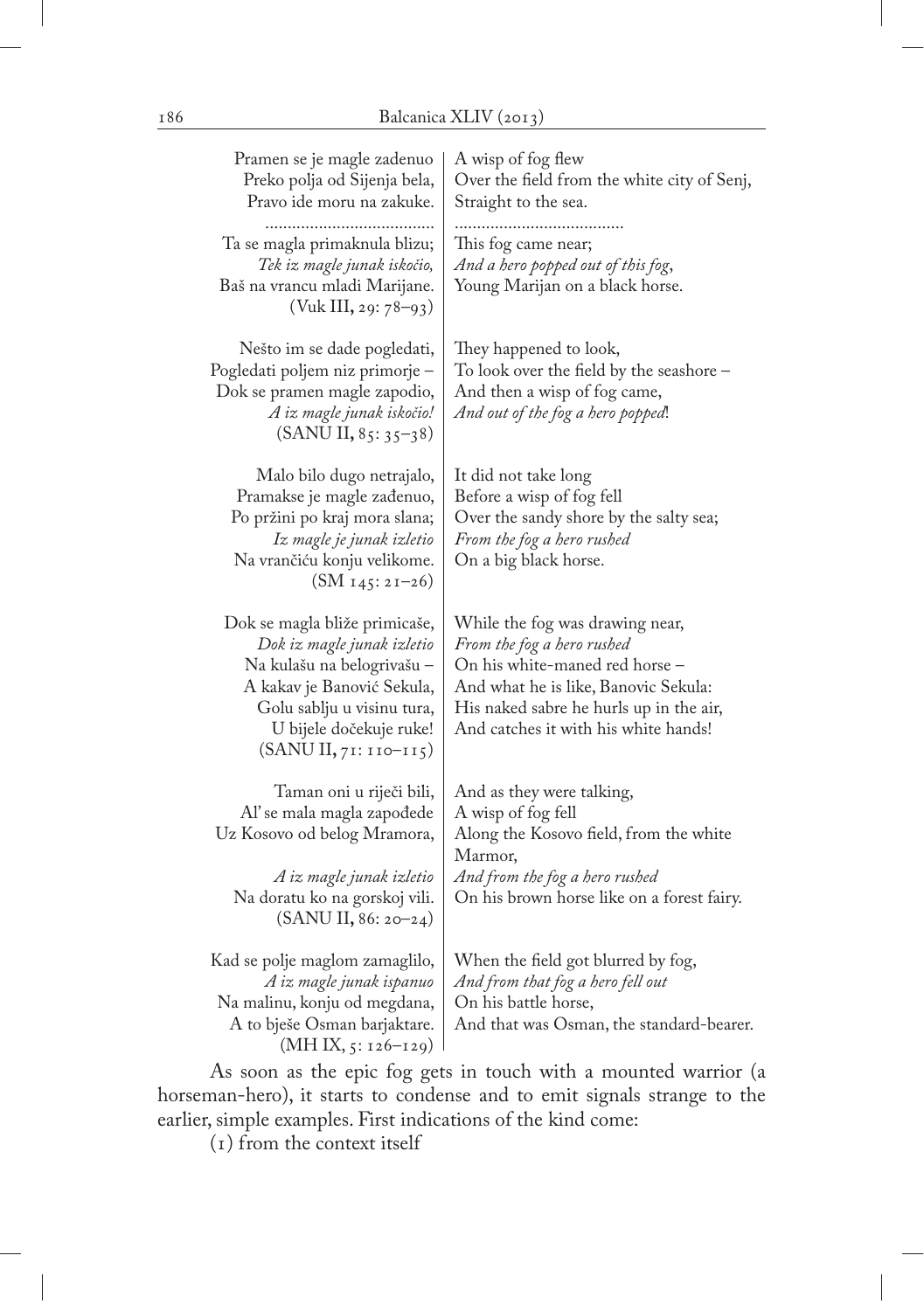| Livada se maglom zamaglila,<br>Od brzine konja i junaka,<br>Strah je mene, neće dobro biti.<br>(MH IX, 25: 100–102)                                                                                                                  | The meadow gets immersed in fog,<br>The fog of fast horses and riders,<br>I fear the worst.                                                                                                                                                        |
|--------------------------------------------------------------------------------------------------------------------------------------------------------------------------------------------------------------------------------------|----------------------------------------------------------------------------------------------------------------------------------------------------------------------------------------------------------------------------------------------------|
| Tako Vuče u riječi bio,<br>Kad kroz maglu junak ispanuo,<br>Vas u krvi crnoj ogreznuo:<br>Nosi desnu u lijevoj ruku.<br>$(MH IX, 20: 3I-34)$                                                                                         | While Vuk was talking,<br>A horseman fell out from the fog,<br>All covered in blood:<br>Carrying his right arm in his left hand.                                                                                                                   |
| (2) from the demonic epiphany of a horseman in the fog <sup>7</sup>                                                                                                                                                                  |                                                                                                                                                                                                                                                    |
| Cudan junak, a na čudna konja:7<br>Iz oči mu živi oganj sipa,<br>Iz nozdrva modar plamen suče,<br>Sve se polje jednak zamaglilo<br>Od njiove sile i brzine.<br>(Vuk VI, 10: 77-82                                                    | Wondrous hero, on a wondrous horse:<br>Raging fire bursting from its eyes,<br>Livid flame shooting out of its nostrils,<br>The whole field gets foggy at once<br>Because of their mightiness and speed.                                            |
| Iz magle je Turčin ispanuo,<br>Na Dundulu konju velikome,<br>Sieda mu brada do pojasa,<br>U glavi mu zuba đavoljega,<br>Krvave mu oči obadvije,<br>Golu sablju nosi u rukama,<br>Pod njime se crna zemlja trese.<br>$(SM 79: 85-92)$ | A Turkish warrior fell out of the fog,<br>On Dundul, his very big horse,<br>His white beard down to his waist,<br>Not a tooth in his head,<br>Both of his eyes bloody,<br>Unsheathed sabre in his hand,<br>The black earth is trembling under him. |

and finally

(3) from the doing of the fog itself which – identified with the darkness and coloured in black – swallows horses and men, covers them, and brings about an unknown danger.8

| We parted, and never met again.<br>Rastadosmo, pak se ne sastasmo.<br>(Vuk II, 25)<br>Lov lovio Banović Sekule,<br>Banovic Sekula went hunting,<br>By the Sava river and the river Danube,<br>Pored Save i krajem Dunava,<br>Al' Sekulu loša sreća bila, 8<br>But his luck was bad.<br>Pala magla od neba do zemlje,<br>A fog fell from sky to earth,<br>Thick fog like a cloud,<br>Gusta magla kano oblačina,<br>So he could not even see his horse un-<br>Da nevidi on pod sobom đoga,<br>Anekmoli da ulovi lova.<br>der him,<br>Al' iz magle dobar junak viče.<br>Let alone catch anything.<br>(SM <sub>148</sub> ) | U magli se, ljubo, rastadosmo, | In the fog, my beloved, we parted,      |
|------------------------------------------------------------------------------------------------------------------------------------------------------------------------------------------------------------------------------------------------------------------------------------------------------------------------------------------------------------------------------------------------------------------------------------------------------------------------------------------------------------------------------------------------------------------------------------------------------------------------|--------------------------------|-----------------------------------------|
|                                                                                                                                                                                                                                                                                                                                                                                                                                                                                                                                                                                                                        |                                |                                         |
|                                                                                                                                                                                                                                                                                                                                                                                                                                                                                                                                                                                                                        |                                |                                         |
|                                                                                                                                                                                                                                                                                                                                                                                                                                                                                                                                                                                                                        |                                |                                         |
|                                                                                                                                                                                                                                                                                                                                                                                                                                                                                                                                                                                                                        |                                |                                         |
|                                                                                                                                                                                                                                                                                                                                                                                                                                                                                                                                                                                                                        |                                |                                         |
|                                                                                                                                                                                                                                                                                                                                                                                                                                                                                                                                                                                                                        |                                |                                         |
|                                                                                                                                                                                                                                                                                                                                                                                                                                                                                                                                                                                                                        |                                |                                         |
|                                                                                                                                                                                                                                                                                                                                                                                                                                                                                                                                                                                                                        |                                |                                         |
|                                                                                                                                                                                                                                                                                                                                                                                                                                                                                                                                                                                                                        |                                |                                         |
|                                                                                                                                                                                                                                                                                                                                                                                                                                                                                                                                                                                                                        |                                |                                         |
|                                                                                                                                                                                                                                                                                                                                                                                                                                                                                                                                                                                                                        |                                | And from that fog a worthy hero shouts. |

<sup>7</sup> On demonic connotations of wonder, miracle / wondrous, miraculous, cf. Loma 2000.

<sup>8</sup> On bad luck in the epic hunt, see Detelić 1992; 1996.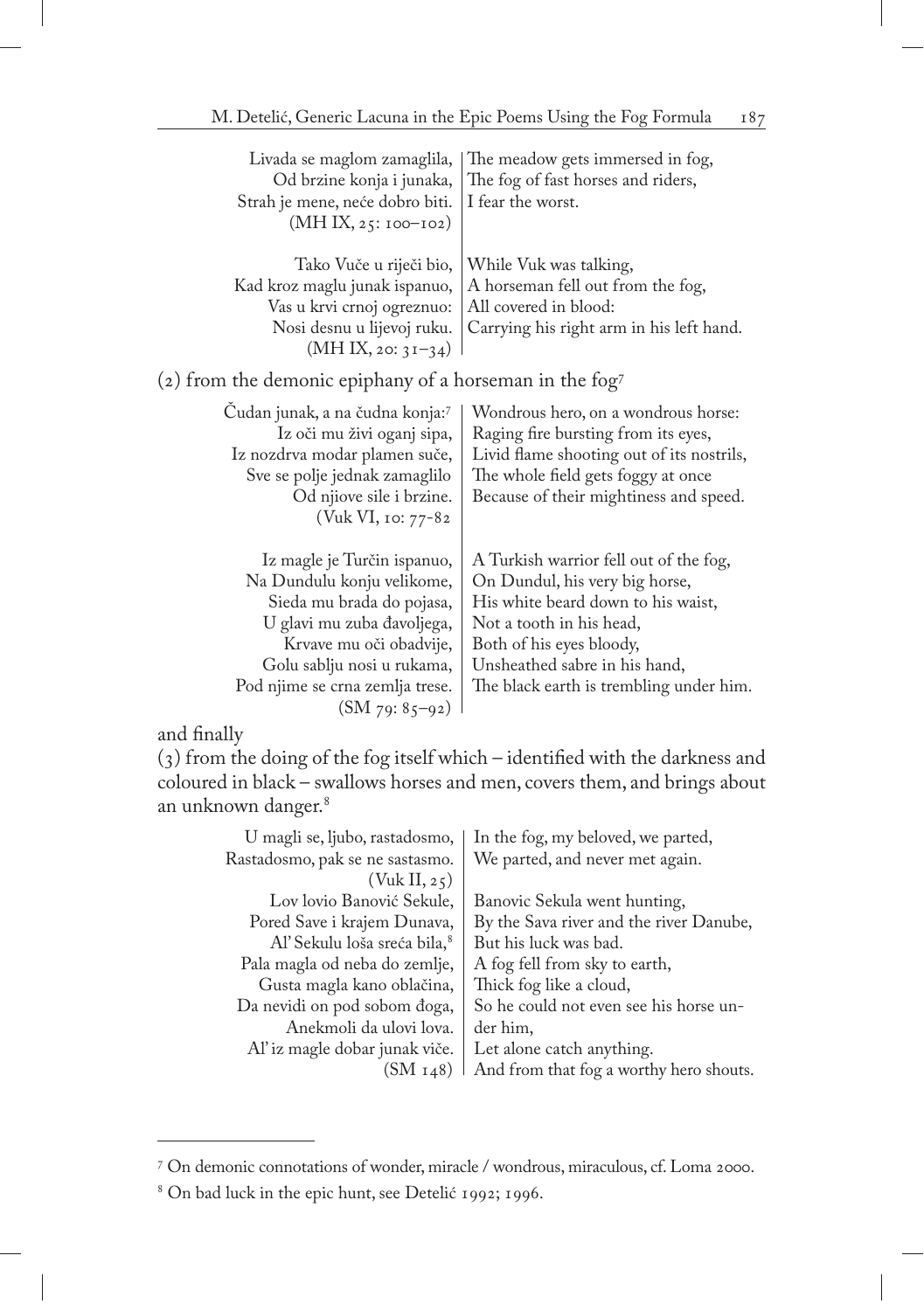Although it might not seem so, this is not the same formula any more. First of all, the desired model is no longer iconic but metaphorical: the image of dust, steam, general mayhem, which was part of the action producing the effect *similar to a fog*, withdraws now before the *image of a fog* which draws its meaning from some other, non-iconic source placed without the poem. The influence of many different connotations of such an image is no more linear, spread over the surface of poetic communication. Its source is now deep down in the layers of tradition we know so little about. The text itself allows some secondary readings, such as a suggestion of death, sorrow, danger, punishment, enmity, revenge and the like. Nevertheless, all these denotations belong to the poem and its plot and therefore are not enough to provide an answer to the main question: why the fog came and where it came from.

The associative field of the "appearance of a horseman-hero in/from the fog" is both too narrow and too wide at the same time. As far as we know, no mythical tradition (Slavic or other) is fixed to a person, an event or a performance pictured as a horseman in/from the fog in any relevant way: by attribution, epiphany, transposition, whichever. Fog as such, an indefinable state of latency (neither light nor darkness), carries quite a few connotations even without all possible contexts. Even its traditional image is always the same: the fog is that something in which nothing can be heard or seen,<sup>9</sup> a blurry shadow enveloping the netherworld,<sup>10</sup> a phenomenon whose abode is in hell, which means in the farthest north, $11$  etc. Like the uroboros, this line of research always comes back to where it started, so it seems best to abandon it.

There is yet another path rarely used in epic studies, a kind of intergeneric analysis which seems promising in this respect. It is all about the so-called "short forms of folklore", which usually means the folkloric texts for children (tongue twisters, quiz questions, counting rhymes), for enchanting, the occasional (often formulaic) texts (e.g. road/travelling songs, songs for lighting a fire, beside-the-fire songs etc.) and similar forms that can hardly be classified properly.<sup>12</sup> The common characteristic of all these texts is their antiquity, especially in the case of charms and enchanting, from

<sup>9</sup> Cf. Sikimić 1996: 90, 221.

<sup>&</sup>lt;sup>10</sup> Cf. Benoist 1976: 72. Nodilo (1981: 523) thinks that fog and hell are one and the same.

<sup>&</sup>lt;sup>11</sup> Graves & Patai 1969: 32. Cooper (1986: s.v. Fog) adds: "The state of delusion and chaos. Mystery religions use the symbolism of fog for initiation; a soul must come from darkness and chaos to the clear light of brightness." It is clear now why we cannot use this kind of interpretation.

 $12$ <sup>12</sup> They should not be confused with the "simple forms" of Joles, although some similarities inevitably exist.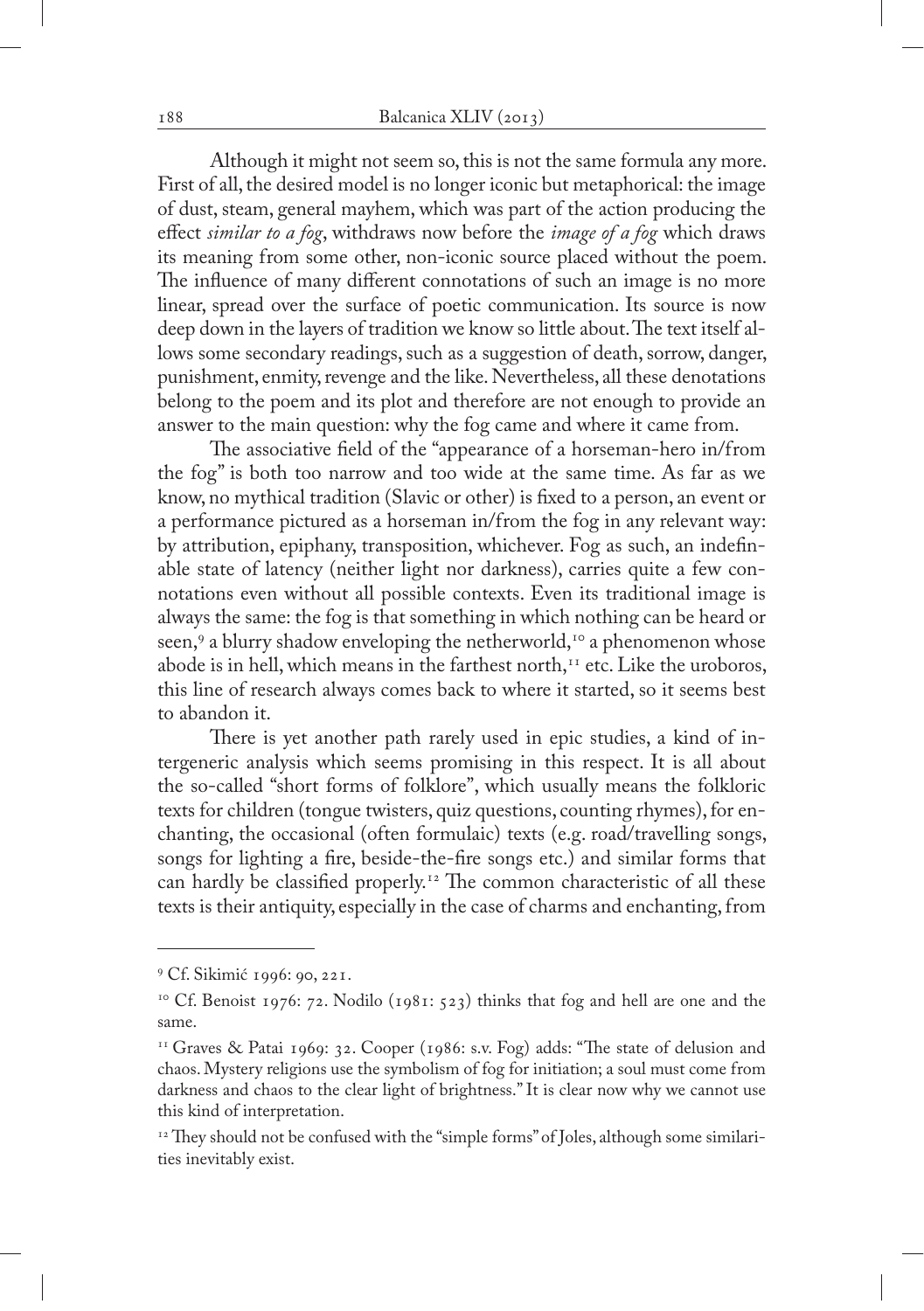which derives the general hypothesis about their archaic and magic origin. It is possible to extricate a group of texts in some way connected to the fog as a lesser demon, whether they are used to drive the fog away (examples  $1-4$  below), or they depict the fog as either a passive (example  $5$ ) or an active (examples 6 and 7) element of enchanting:

|                  | Bježi magla s maglićima,              | Run, fog, with your spawn,                   |
|------------------|---------------------------------------|----------------------------------------------|
|                  | eto popa s popićima,                  | Here comes the priest with his children,     |
| 1                | nosi žigu na ožegu,                   | He brings weevils on fire tongs,             |
|                  | đe te stignu da ožegu,                | Where they catch you, they will scorch you,  |
|                  | đe počineš, da pogineš. <sup>13</sup> | Where you rest, you will perish.             |
|                  | Bježi maglo s maglićima!              | Run, fog, with your spawn!                   |
|                  | Eto popa s paklići.                   | Here comes the priest with hell children.    |
| $\boldsymbol{2}$ | De te stigne, tu šine.                | Where they catch you, there they strike you. |
|                  | Đe paneš, tu ostaneš. <sup>14</sup>   | Where you fall, there you stay.              |
|                  | Bježi maglo s maglićima,              | Run, fog, with your spawn,                   |
|                  | Eto popa s nožićima,                  | Here comes the priest with little knives,    |
| 3                | De te stigne                          | Where they catch you                         |
|                  | Tu te žigne. <sup>15</sup>            | There they sting you.                        |
|                  | Bježi maglo s maglićim'               | Run, fog, with your spawn,                   |
|                  | eto babe s kablićim',                 | Here comes granny with buckets,              |
| $\overline{4}$   | pobiće ti magliće,                    | She will kill your fog children,             |
|                  | strpat'ih u kabliće. <sup>16</sup>    | She will put them in the buckets.            |
|                  | M'gle biju na nebo,                   | Fogs fly to the sky,                         |
|                  | petli poju na zemlju.                 | Roosters sing on earth.                      |
| 5                | Dojde glas,                           | Word came                                    |
|                  | da sečemo ras. <sup>17</sup>          | We should cut the ras.                       |
|                  | Razvi se po gori,                     | Spread over the forest                       |
|                  | Ka' riba po vodi;                     | Like the fish in water.                      |
| 6                | Razvi se po vodi,                     | Spread over the water                        |
|                  | Ka' magla po gori. <sup>18</sup>      | Like fog in the forest.                      |
|                  |                                       |                                              |
|                  | Adama zabolela glava:                 | Adam got a headache:                         |
|                  | Adam dade Jevi,                       | Adam gave it to Eve,                         |
| 7                | Jeva dade moru,                       | Eve gave it to sea,                          |
|                  | More dade magli,                      | Sea gave it to fog,                          |
|                  | Magla dade suncu,                     | Fog gave it to sun,                          |
|                  | Sunce magle isuši. <sup>19</sup>      | The Sun dried the fog away.                  |

<sup>13</sup> Momir 1890: 268.

<sup>14</sup> Riddle on the cleg; Simić (fieldwork).

<sup>15</sup> Gagović, S. – Piva: s.v. *žignuti*, "bocnuti" (to poke, to sting).

<sup>16</sup> Zovko 1898: 743; Sarajevo.

<sup>17</sup> Radenković (1981: 273): a charm against the illness called ras.

 $18$  Ibid. (477): against any illness.

 $19$  Ibid. (512): against spells.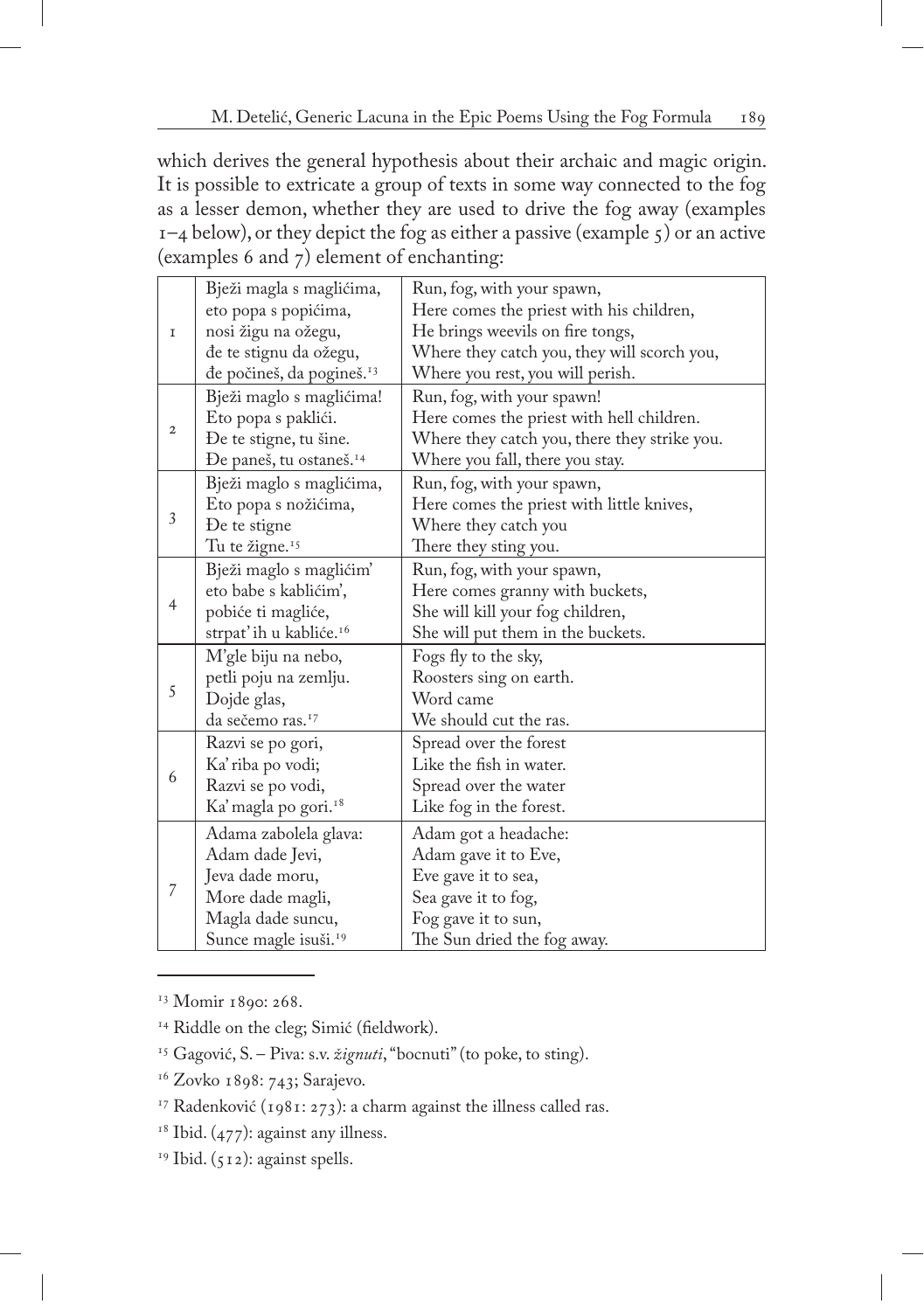Lots of information are offered by these verses: on the quantity and position of the fog; on the general tendency of demons to make family connections (fog, fogs, fog with fog children); on the person who is able to cast it out (with the same tendency of familial connecting: priest with priest/ hell children, grandfather with grandchildren,<sup>20</sup> grandmother/granny; in an example below, a she-bear with her cub); on the instruments of attack that one needs (tongs, live coals, knife, stake; or, in other examples: sabre, needle, trident/harpoon); on the purpose of the noted actions (to kill you, to make you stay, to slaughter, to poke, to dry away). The repertoire of the means of casting out a demon, basically coming down to three – wood, fire and metal – may be enlarged with examples from similar texts for casting out a smoke (and a lesser demon), adding bone to the first three  $(8-\text{II})$ :

|    | Tamo, dime, karadime,                   | There, smoke, black smoke,                  |
|----|-----------------------------------------|---------------------------------------------|
|    | tamo su ti vrata,                       | There's the door,                           |
| 8  | i pečena jaja,                          | And fried eggs,                             |
|    | i s maslom pogača,                      | And a loaf of bread made with butter,       |
|    | i dedove kosti,                         | And grandfather's bones,                    |
|    | čim ćemo te bosti. <sup>21</sup>        | With which we shall poke you.               |
|    | Biži, dimi, karadimi, tamo su ti        | Go away, smoke, black smoke, there's the    |
|    | vrata                                   | door                                        |
|    | i pečena jajca. Doći će ti gosti, pa će | And fried eggs. Guests will come, they will |
| 9  | tebe bosti iglicom, bumbaricom,         | Poke you with the needle, poke, poke.       |
|    | boc, boc.                               | (this is usually said by children)          |
|    | (to obično dica govore) <sup>22</sup>   |                                             |
|    | Idi gore, dime,                         | Go up, smoke,                               |
|    | kostantine,                             | Kostantine,                                 |
|    | tamo su ti vrata,                       | There's the door,                           |
| IO | kuda valja proći,                       | For you to pass through;                    |
|    | ovamo su kosti,                         | Here, here are bones                        |
|    | pa ćemo te probosti, buf! <sup>23</sup> | With which we shall stab you, puff!         |
|    | Tamo dime, karadime!                    | Go there, smoke, black smoke!               |
|    | Tamo su ti vrata i šarena jaja;:        | There's the door and coloured eggs;         |
| II | tamo su ti kosti,                       | There are bones,                            |
|    | čim ćemo te bosti! <sup>24</sup>        | With which we shall poke you!               |

- 23 Miodragović 1914: 167.
- 24 Momir 1896: 201.

 $20$ <sup>20</sup> This example is not given in the table, but it exists (as many others) in folklore (Zovko 1898: 742 – Sarajevo). *Grandfather's child* here is a special term for a grandfather's favourite grandchild.

<sup>21</sup> Radenković (1981: 625): against smoke.

<sup>22</sup> Lovretić 1902: 185; Otok, ZNŽOJS VII.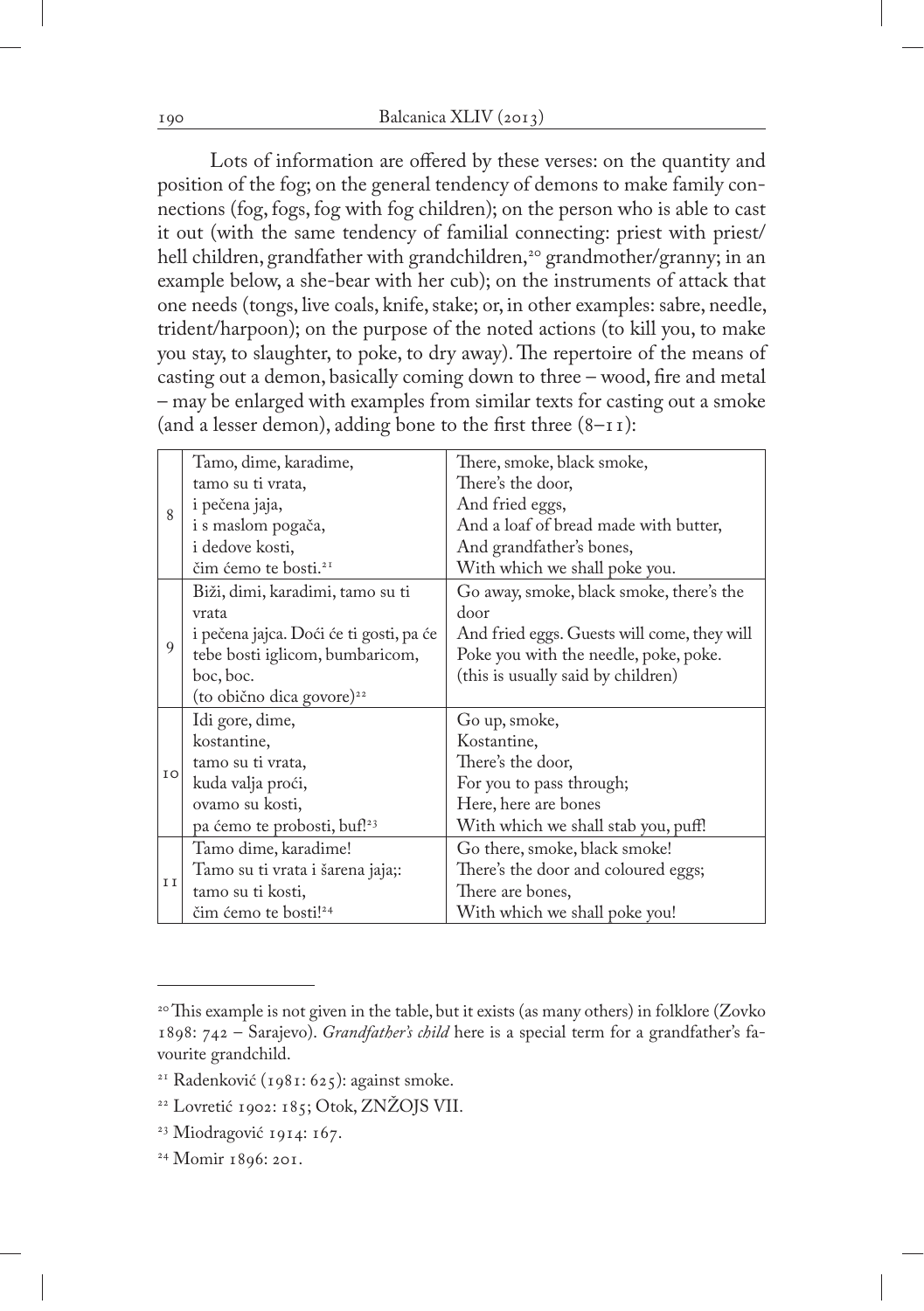As far as spatial references are concerned, the charms observe fog in heights (in the sky, over the mountains),<sup>25</sup> and the children's charm downwards (in meadows). This does not matter much, however, because neither of them names the place where the fog is supposed to go. That place appears in the following examples:

|                | Biži, biži, maglina,              | Run, run, fog                           |
|----------------|-----------------------------------|-----------------------------------------|
|                | Jakov teče z Pazina               | Jacob comes from Pazin                  |
|                | sa šakami soli,                   | With handfuls of salt,                  |
|                | s pikastimi konji,                | With his skewbald horses,               |
|                | da će te nabosti                  | He will impale you                      |
| I <sub>2</sub> | na jelove osti;                   | On his fir leister;                     |
|                | da će te ponesti                  | He will take you                        |
|                | v onu črnu jamu.                  | To that black hole.                     |
|                | Kade je ta jama?                  | Where is that hole                      |
|                | s trnjem zagračana! <sup>26</sup> | Fenced with thorns?                     |
|                | Oj ti maglo, maglenice            | Oh you, fog, little fog,                |
|                | beži, maglo, uz potok, niz potok  | Run away, fog, up the stream, down the  |
|                | eto mečka s mečićima za tobom.    | stream                                  |
|                | Svako meče po iglicu              | Here comes she bear with her cubs after |
|                | da te bode u guzicu               | you.                                    |
| 13             | da te guči, da te muči            | Each cub has a needle                   |
|                | da te sturi u rupčinu,            | To poke you in the buttocks             |
|                | da ti sipa suručinu.              | To squeeze you, to torment you,         |
|                |                                   | To put you in the hole,                 |
|                |                                   | To pour the whey over you.              |

Chasing the fog "up the stream, down the stream" (which is a motion characteristic of demonic beings), and into "a black hole", finally is a relevant information because it fixes the place the fog should permanently stay in. This is also a definition of its domain which is common to demons of illnesses and impure forces in general — as can be seen from the examples of enchanting against disease:

<sup>&</sup>lt;sup>25</sup> This is regular in enchantments. In the anthology compiled by Ljubinko Radenković, fog is always in heights: on the hills  $(422, 123, 191, 542, 181, 505)$ , down the hills  $(563)$ , up the mountain (168, 368, 557), on mountain tops (175, 189). This fits the general image of demonic "up and down" movements.

<sup>&</sup>lt;sup>26</sup> Istarske 1924: 180–181; to a lazy child.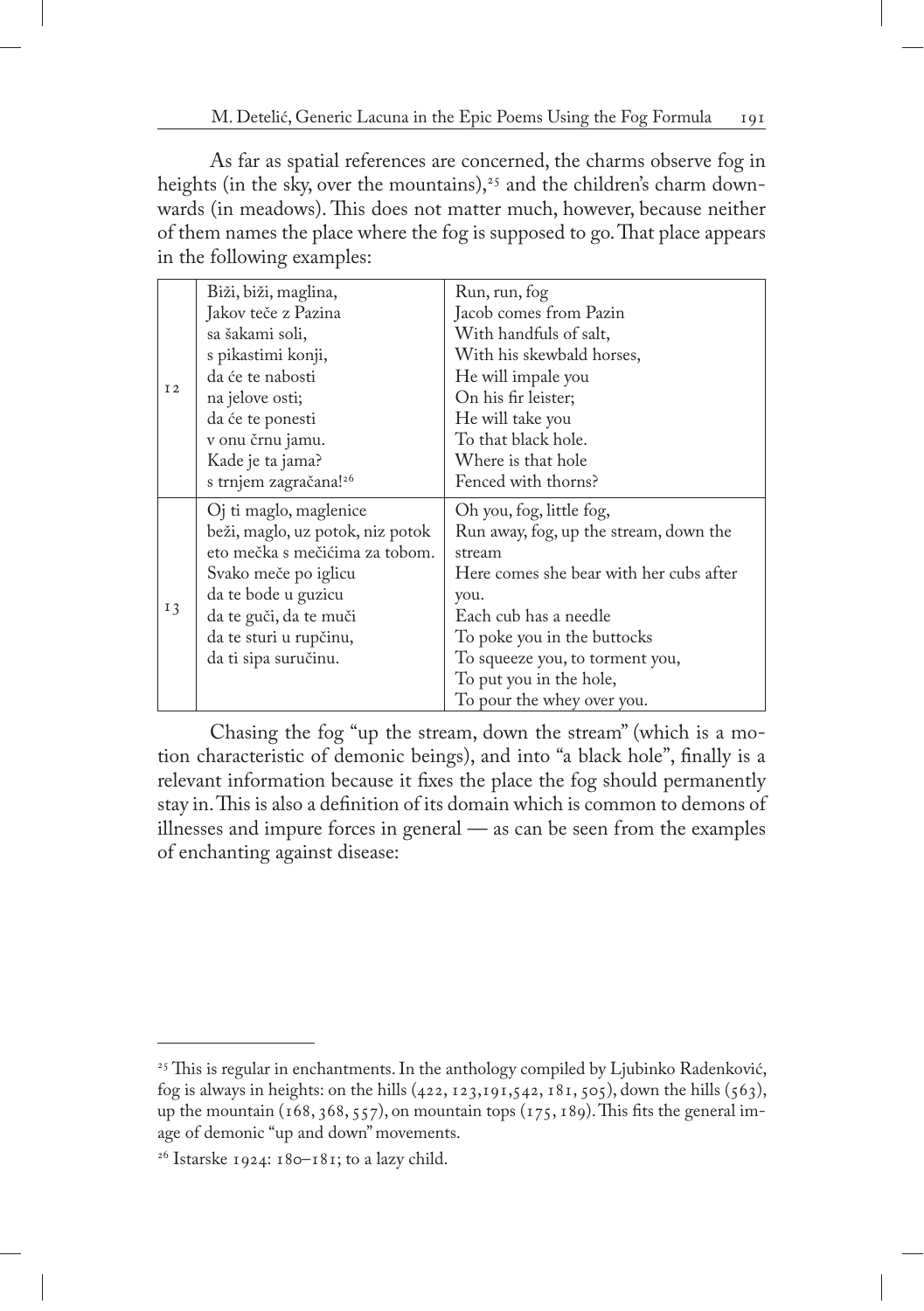|    | Pogana poganice!<br>Balava balavice! | You impure poganica! [folklore name for a<br>disease |
|----|--------------------------------------|------------------------------------------------------|
|    | Napratna napratnice!                 | You snivelling snivel!                               |
|    | Kojim si putem došla,                | You violent napratnica! [same as the above]          |
|    | onim se putem i vrati;               | The same way you came                                |
|    | jer je, evo, došla baka bajalica,    | Go back;                                             |
|    | koja će te travom prebaciť,          | Because the granny enchantress is here,              |
|    | riječima prebrojit',                 | And she will throw grass over you,                   |
|    | i nožem preporit',                   | She will count you out with words                    |
|    | i iglom zbost',                      | And she will rip you open with a knife               |
|    | a vatrom pregorit';                  | And poke you with a needle,                          |
| I4 |                                      | And scorch you with fire.                            |
|    |                                      |                                                      |
|    | Tu ti više nije mjesto!              | There is no place for you here!                      |
|    | Eno tebi 'tice vrapca,               | Here is a sparrow bird for you,                      |
|    | pa neka te jami pod desno            | So let it take you under its right wing,             |
|    | kriošce,                             | Let it take you to the sky,                          |
|    | nek te nosi nebu pod oblake,         | Let the wind cast you                                |
|    | nek te vjetar raznese                | To all four corners of the world,                    |
|    | na sve četiri strane,                | So that you fall in deep holes,                      |
|    | pa da padneš u duboke jame,          | In murky waters.                                     |
|    | u mutne vode. <sup>27</sup>          |                                                      |
|    | Ovđen ti mjesta nije,                | There is no place for you here,                      |
|    | nego u goru pustinju,                | But in a deserted forest,                            |
|    | u jamu bezdanu,                      | In a bottomless hole,                                |
|    | de se glas zvona ne čuje,            | Where bells cannot be heard,                         |
| 15 | đe kokot ne poje,                    | Where no rooster sings,                              |
|    | đe munje sijevaju,                   | Where lightning flashes,                             |
|    | đe gromovi udaraju,                  | Where thunders clap,                                 |
|    | đe vukovi zavijaju,                  | Where wolves howl                                    |
|    | i zle duše urlakaju. <sup>28</sup>   | And evil souls roar.                                 |

It is obvious, therefore, that to burn, poke, and cut with pointed objects (ritual or ordinary knives and needles, bones, leisters and stakes) are regular actions for casting off the demons of illnesses, and that the procedure for fog and smoke is quite the same. Within the same context, they even receive the same offerings and are threatened with the same animals, as can be seen from the following examples (16 and 17 are incantations against an illness, and 18 and 19 for casting smoke away):

<sup>27</sup> Radenković (1981: 343): against the illness called "poganica".

<sup>&</sup>lt;sup>28</sup> Ibid.  $(451)$ : against a wound of any kind.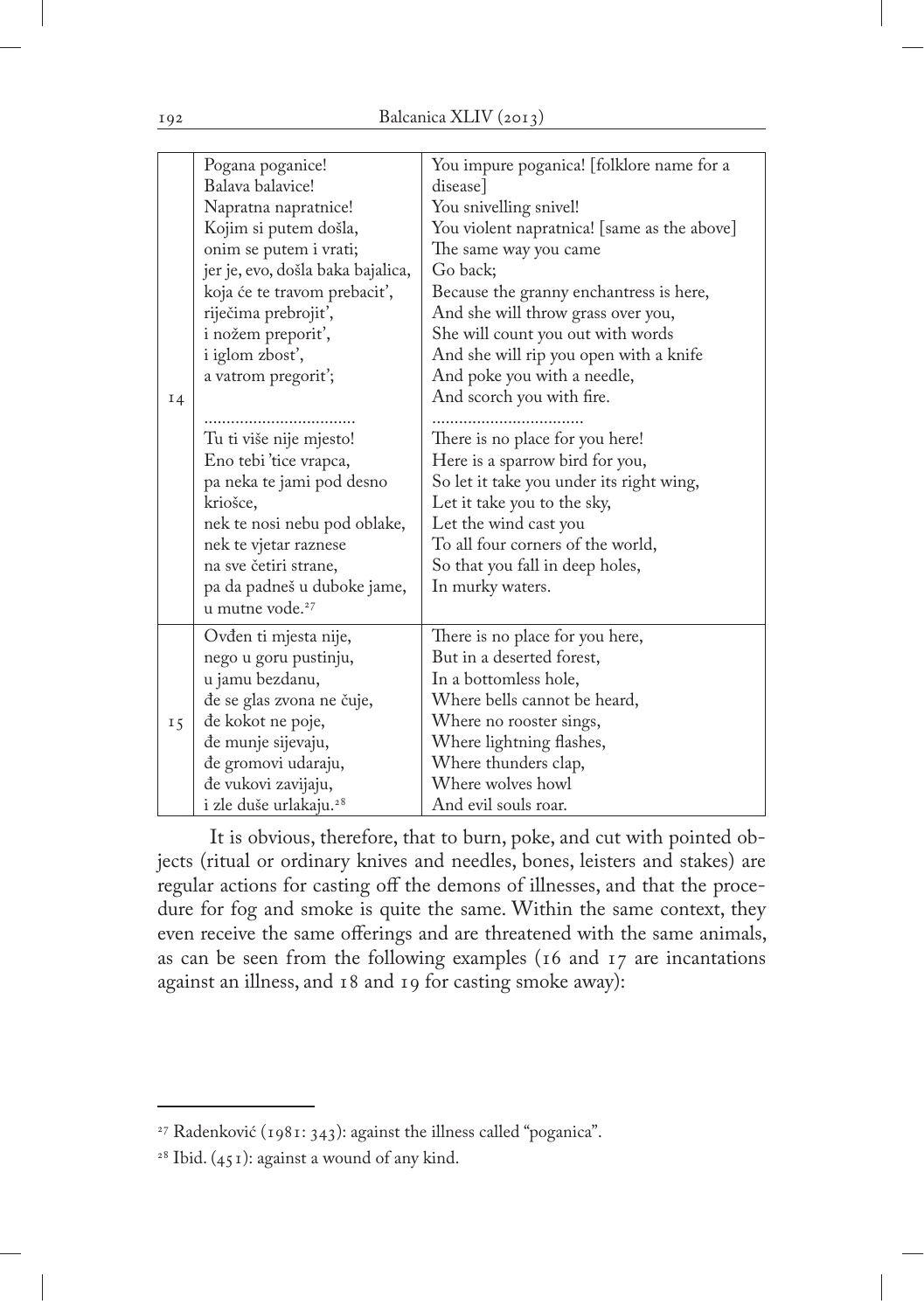| <sup>t6</sup> | Izlazite iz srce u kosti,<br>iz kosti na vlakno,<br>iz vlakno na Stambol kapiju,<br>tamo vas čekaju mladi pilići,<br>meki dušeci i mlaka kafa.<br>Nožem ću vas izbosti,<br>sekirom iseći,<br>a metlom izgrebati. <sup>29</sup> | Go out of the heart to the bones,<br>From the bones to the thread,<br>From the thread to the Istanbul Gate,<br>There young chickens wait for you,<br>Soft pillows and warm coffee.<br>I will stab you with a knife,<br>Cut you with a hatchet,<br>And scrub you with a broom. |
|---------------|--------------------------------------------------------------------------------------------------------------------------------------------------------------------------------------------------------------------------------|-------------------------------------------------------------------------------------------------------------------------------------------------------------------------------------------------------------------------------------------------------------------------------|
| 17            | Beži, Elo, Eliko! Iz Niš idu<br>osamdeset i os'm bivolice,<br>s jezik če te odmetu,<br>s kopite če te ubiju,<br>s rozi če te ubodu. <sup>30</sup>                                                                              | Run Ela, Elika! From Nis there come<br>Eighty-eight she-buffalos,<br>They will sweep you with tongues,<br>With hoofs they will kill you,<br>With horns they will poke you.                                                                                                    |
| I8            | Tamo, dime kadime;<br>tamo su ti vrata,<br>tamo su ti jaja,<br>tamo ti je kvočka sa piladima,<br>i tamo se niti<br>vamo ću te biti. <sup>31</sup>                                                                              | There, smoke, black smoke;<br>There is the door,<br>There are eggs,<br>There is the hen with chickens,<br>There you stay<br>Here I will beat you.                                                                                                                             |
| I 9           | Salih kola od olova,<br>Pa upregnuh sto volova:<br>Ca, Galeša, ća, Rameša!<br>Stade vola riknjavina,<br>Stade kola škripnjavina. <sup>32</sup>                                                                                 | I cast a cart of lead,<br>And yoked a hundred oxen to it:<br>Ha, Galesa, ha, Ramesa!<br>The oxen started to roar,<br>And the cart to squeak.                                                                                                                                  |

It is generally plausible, then, to consider fog, as well as smoke, a demonic being. It is not yet clear which particular demon it is, or to what type of demons it belongs. In Bulgarian folklore there are some examples which may be useful in that respect:

| Паднала е гъста мъгла                | A thick fog fell                |
|--------------------------------------|---------------------------------|
| На Софийско равно поле.              | On the field in front of Sofia. |
| Не е било гъста мъгла,               | It was not a thick fog,         |
| Но е било сура ламя                  | It was a grey dragon            |
| Да си аде бяла пшеница               | Who came to eat white wheat     |
| И да зобе бяло грозде. <sup>33</sup> | And to pick the white grapes.   |

<sup>29</sup> Ibid. (67): against the illness called "izdat".

<sup>&</sup>lt;sup>30</sup> Ibid. (112): against the illness called "wind".

 $3<sup>1</sup>$  Ibid. (623): against smoke.

 $32$  Ibid. (624): against smoke.

<sup>33</sup> Marinov 1994: 60. According to Marinov, in Bulgarian folklore fog could also appear as a shepherd ("Нойко овчар") with a big flock of grey sheep, followed by a ram ("Югич") with a golden bell around the neck.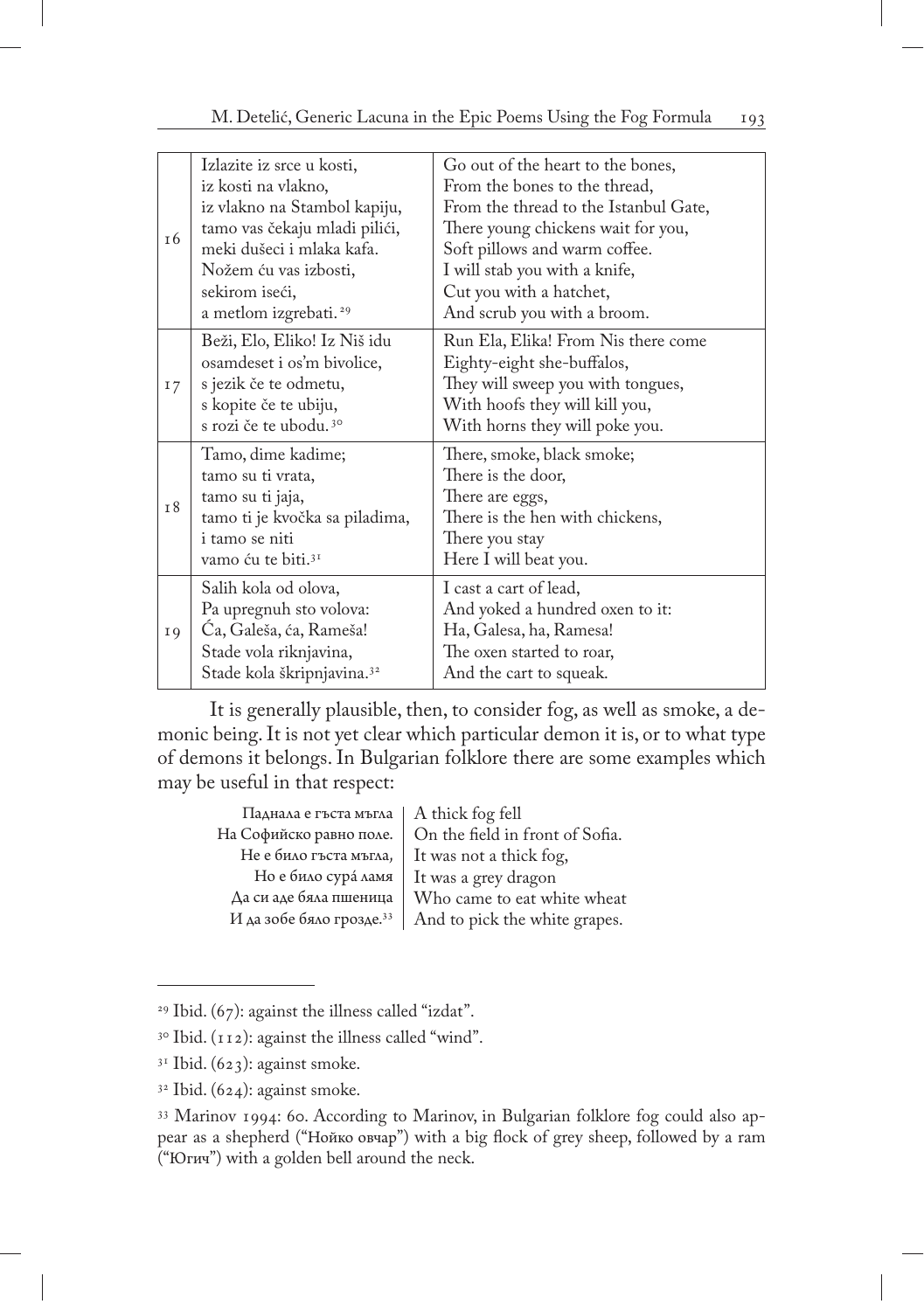| Пропеднала тъмна мъгла,   A dark fog fell,   |                                                                                          |
|----------------------------------------------|------------------------------------------------------------------------------------------|
|                                              | Не е била тъмна мъгла, $\vert$ But it was not a dark fog,                                |
| Но іе била лоша ламіа   It was a bad dragon, |                                                                                          |
|                                              | Лоша ламіа с девет глави, $ $ A bad dragon with nine heads,                              |
|                                              | Диха, диха, мъгла издава. <sup>34</sup>   It breathes and breathes, and gives out a fog. |

But they cannot be found anywhere else in the short forms of folklore in the Balkans. In the fairy stories, though, the dragon appears as a demon, one of whose manifestations can also be a fog.35 Without any concern for their origin, the context in which fog appears here is closer to the epic than to anything mentioned before. The breath of a nine-headed dragon is not too far away from the "steam of horsemen and horses", especially if it comes from the horse with livid eyes and fiery breath, and from the hero "with no devil's tooth in his head", with bloody eyes and under whom the earth is trembling. This really provides a good opportunity to point to one of the most important issues in epic poetics: the way the epic influences and changes the material in order to give it a new, adaptable form.

Let us suppose, then, that the epic fog also has its roots in the magical image of the world where its characteristics are understood as demonic, and its being ("fog with infant fogs") enters the broad field of "impure forces". Of all different elements that perform such a profile of fog, in the process of literary modelling, *the epic does not take any one of them alone*. What really enters that process is the totality of them all, the general picture of the evil force which can change its shape at will, while never abandoning the original one, and thus has many faces at the same time. Abiding by this logic, the epic genre itself accepts reduplication as a method of choice, and to a demonic being in its original form, it adds an image from its own repertory, that of a horseman which – from the perspective of the poetics of the genre – overpowers everything else. Given that epic modelling is not an evolutive process, so it is not possible to talk about development and progress (from lower to higher and from older to newer forms) in that context, the demonic appearance of a horseman in/from a fog is not the only acceptable solution for epic poetry. On the contrary, depending on what it sings about, at whom it is aimed and for what purpose, a song is free to choose from among the formulas the one that fits best, no matter how complicated and in which phase of fixity it may be. This is why the fog formula in epics has all three of its forms (neutral, iconic and metaphoric) equally operative and equally unamenable to any kind of aesthetic or poetic evaluation. What lends itself

<sup>34</sup> Popov 1889 (10–16): 12.

<sup>35</sup> Čajkanović SEZ, 366–368; *Bulgarski folklorni prikazki* [Bulgarian Folklore Stories], 226.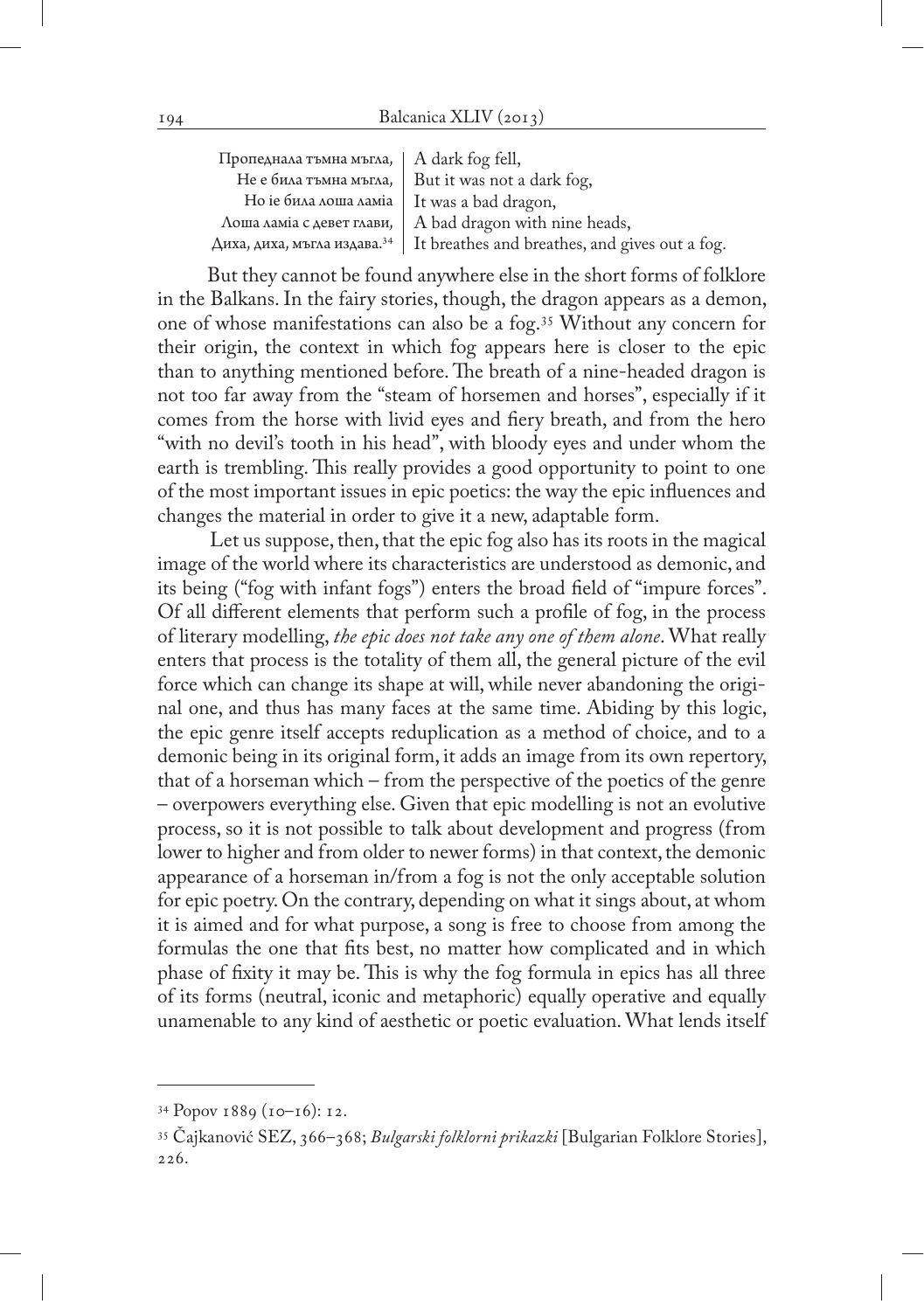to such an evaluation is only the appropriateness of its use, which brings quite new parameters into discussion.

On the other hand, a horseman – as an equivalent to the demonic being of fog – is not only a suitable invention, but also a generic sine qua non. The epic, more than other narrative oral genres, is subordinate to a hero, and this marks its attitude towards the most important constants: space, time, event, etc. In choosing from among the beings suitable to be the opponents of a hero, the epic has to correlate their appearances only as much as it takes to make their encounter (when it takes place) seem heroic. In modelling such an antagonist, the epic is free to choose from among many different originals. Which one will be chosen depends on many elements, but one thing is certain: whenever it is possible, whenever the circumstances permit, the choice will fall on an already existing model, on a ready-made form which will take most, if not all, of its own, recognizable connotations to a new environment. In the epic context, they will be more or less changed, because they will have to adapt to different functions and needs, but they will never be lost completely. Sometimes they can even prevail, and then generic lacunae emerge, the rare and tiny but effective manoeuvring spaces where the "material" communicates with the audience directly, without a go-between. From such a lacuna emerges even a fourth type of the epic fog which, in its purest demonic character, "swallows horses and men", the same as the dragon, or death itself, does on another occasion. It is surprising that, of all examples we have already given, fog only appears in this form in a prophetic dream, consequently in the poems about the duke Momčilo (type "Wedding of king Vukašin"):

Ja sam noćas čudan san usnio, "Đe se povi jedan pramen magle "Od proklete zemlje Vasojeve, "Pak se savi oko Durmitora, "Ja udarih kroz taj pramen magle "Sa mojijeh devet mile braće "I dvanaest prvo-bratučeda "I četrest od grada levera, U magli se, ljubo, rastadosmo, Rastadosmo, pak se ne sastasmo. (Vuk II, 25:138–147) Ja sam noćas zločest sanak usanjao, Poteže se silan oblak magle, Iz dubljine iz sinjega mora I odnese devet braće moje, Ja ih u snu potražiti pođo. (Kordunaš) Last night I had a strange dream, That a wisp of fog arced From the cursed lands of Vasoje, And wrapped around Durmitor mountain, I set off through this wisp of fog With my dear nine brothers And my twelve cousins And my forty soldiers from the town, In the fog, my beloved, we parted, We parted, and never met again.

Last night I had a bad dream, That there was a mighty cloud of fog, Coming from the deeps of the grey sea And it took away my nine brothers, And in my dream I set out to look for them.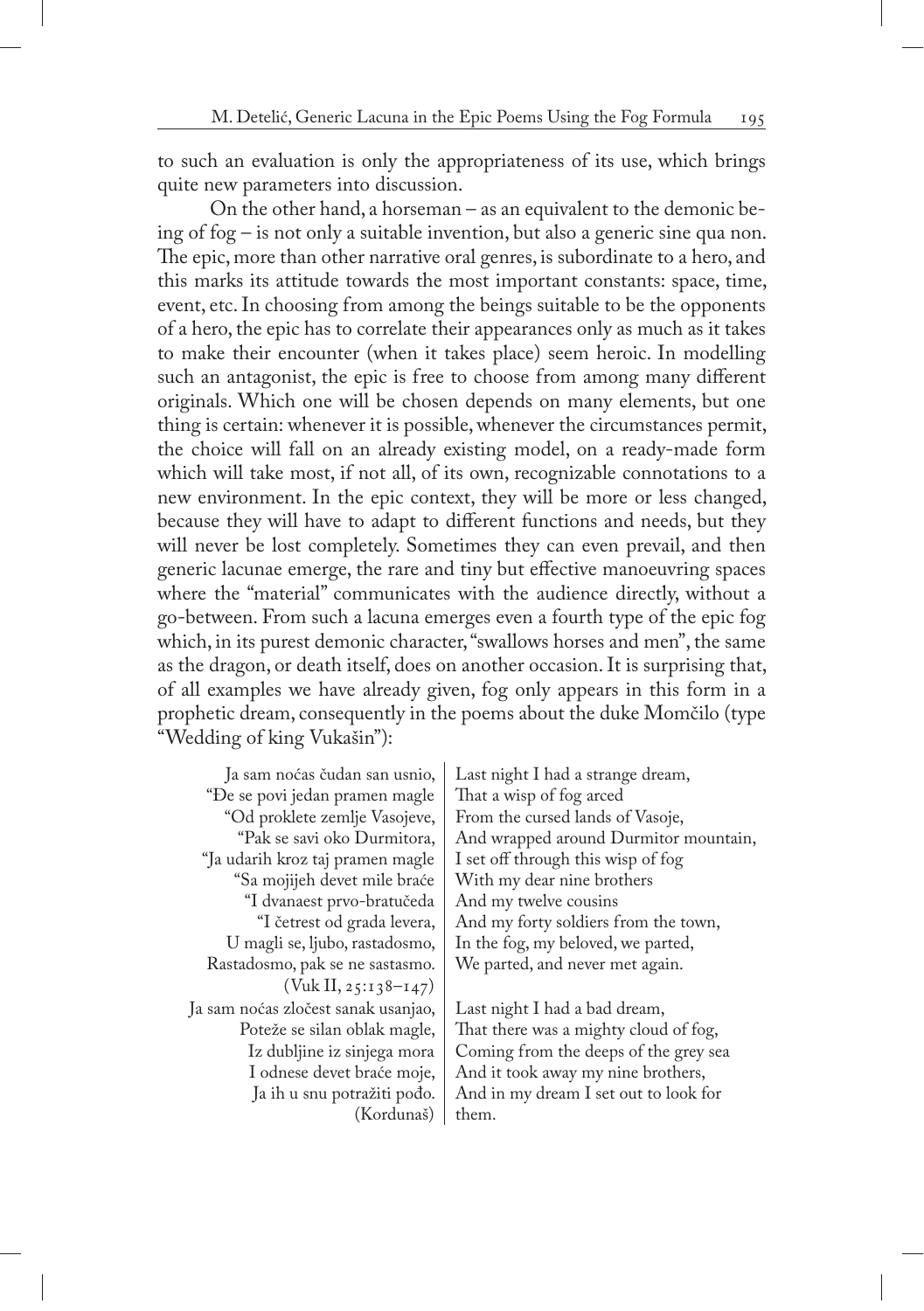| San sanjao vojvoda Momčilo,      | The duke Momcilo dreamt a dream,             |
|----------------------------------|----------------------------------------------|
| San sanjao, ljubi kazivao:       | Dreamt a dream, and said to his beloved:     |
| "Gdje se povi jedan pramen magle | "A wisp of fog arced                         |
| Sa onijeh zelenih jezerah        | From these green lakes                       |
| I savi se na dvore njegove:      | And wrapped around his <sup>36</sup> castle: |
| Čini mi se, dobra biti neće."    | Seems to me, nothing good will come out      |
| (Herdvigov, VII)                 | of it."                                      |
| Тежка ме е дремка одремала       | I fell into a deep sleep                     |
| и у дремка санак си санувах.     | And I dreamt a dream.                        |
| Излезнал съм на Разбой планина,  | I went to Razboj mountain,                   |
| се планина магла нападнало       | The whole mountain was immersed in fog       |
| и ви сички низ маглу изгубих.    | And in that fog I lost you all.              |
| $(SbNU_{53}, p.487)$             |                                              |

"Seems to me, nothing good will come out of it" [Čini mi se, dobra biti neće"], an evil imposing formula which $3^6$  – although cited only once – occurs in all examples, makes a balance to the famous epic formula: "The dream is a lie, the truth is with God only ["San je laža, a bog je istina"],37 a statement that in our corpus has no connotations other than either a deliberate or an unconscious fraud, treason, lie. In that (and so darkly defined) frame comes a prophetic dream without interpretation, which largely diverges from the epic norm. It is usually incorporated into a song only to enable a developed and symbolic comparison to depict some trivial (non) historical event. The absence of interpretation, from the perspective of epic poetics, can mean one of two things: either the song has nothing to draw a comparison with, or the picture in the dream does not need any comparison.

In the case of the songs about the duke Momčilo's death, both options are viable. The songs have something to draw a comparison with, although not in the place where the dream is mentioned, but towards the very end of the plot, when the hero loses his retinue while hunting in the mountains,

<sup>&</sup>lt;sup>36</sup> The interchanging of speaking persons is not a mistake here. Whenever an epic singer has to cite someone's direct speech and to use a possessive pronoun in the first person (*moj*/"my"), he shifts to the third (*njegov*/"his") to avoid inactivating (unwillingly) the spell of the word. Here, Momčilo should say "my castle", but the change into safe "his" should prevent a bad luck catching with the singer himself.

<sup>37</sup> San je klapnja, sam Bog je istina, / U san nigda nije vjerovati [The dream is a lie, only God knows the truth, / One should never believe a dream] (Bogišić); Al' govori ljuba Vidosava: / "San je laža a Bog je istina" [And then spoke lady Vidosava: / "A dream is a lie and only God knows the truth"] (Herdvigov; Vidosava is the name of Momcilo's treacherous wife); San je laža, a Bog je istina / Sve san laže, bog istinu kaže [The dream is a lie, only God knows the truth, / the dream lies about everything, God says the truth] (Kordunaš); Dobar junak dobar san usnio; / San je laža, a Bog je istina [A good hero had a good dream; / The dream is a lie, only God knows the truth] (Vuk).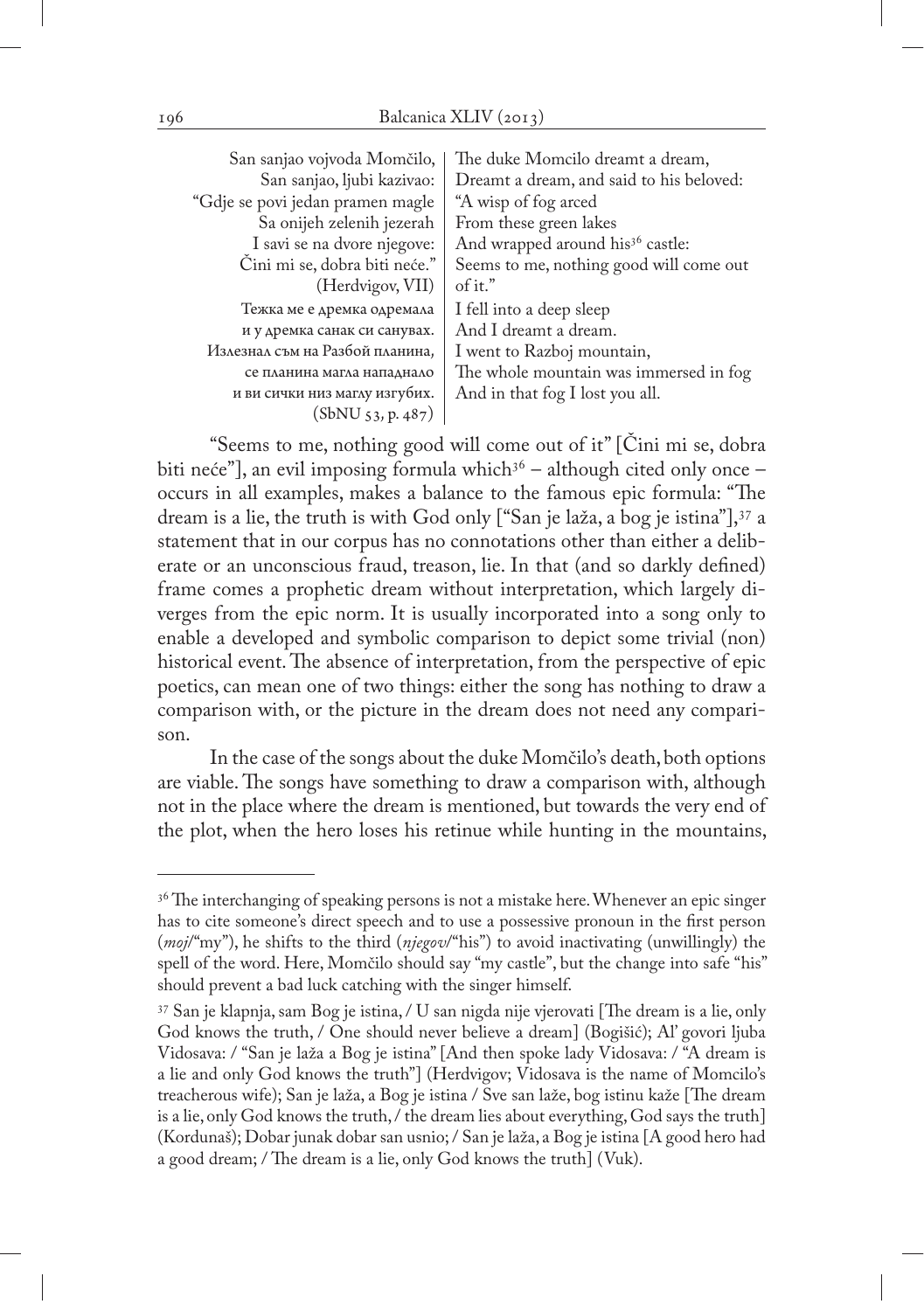and his life at the gates of his city (due to his wife's betrayal). Then, and only then, is the death of his cousins/friends compared with their perishing in the fog and the dream proves to be right. The fog still remains equal to its own self, without any epic substitution or embodiment. This procedure is not usual, but it is regular.

As far as the other option is concerned, the fog really does not need any interpretation. It comes from the surroundings which is not epic but demonic, it does not belong to the real world from which epic modelling usually starts (the city of Pirlitor/Periteorion, hunting party, seigniorial feud, the looks and origin of the hero's adversary etc.), and it functions as a superior category in the epic world, as it really belongs to numinous manifestations and beings of whatever class. The epic norm withdraws before it, it goes to the backstage (thence a generic lacuna), which is the epic method of choice whenever numinous chronotopes are of great importance for the plot (forest + word charm in "The Wedding of Milić the Standard-Bearer", forest + curse in "The Bride of Lazo Radanović", a road through the forest + black lamb/child in "The Godfathering of Manojlo the Greek", etc.). Stronger and older, the ancient basis of these interventions truly does not need any explaining to anyone. But, if it is used improperly or mischievously, it could lead to nothing but a bad or wrong poem, as may be seen in this example from Bogišić's collection:

| "Moja braćo, čudan sanak viđoh, | "Oh my brothers, I had a strange dream, |
|---------------------------------|-----------------------------------------|
| De se povi jedna sinja magla    | A grey fog arched                       |
| Od Njemačke od bogate zemlje,   | From Germany, the wealthy country,      |
| A iz magle ljuta zmija pade,    | And from this fog a fierce snake fell,  |
| Te se meni savi oko srca        | And it coiled around my heart.          |
| Ljubi zovem, da me oslobodi     | I cried for my lady, to rid me          |
| Od ljutice od zmije proklete,   | Of this fierce and cursed snake,        |
| Moja ljuba za me i ne haje."    | But my lady cares not for me."          |
| (Bogišić 97)                    |                                         |
|                                 |                                         |

Compared to other examples – where the fog comes from where it should: from the cursed country, from the deeps of the grey sea, from the green lakes and from the mountain – in Bogišić's collection its origin is a wealthy country (Germany), and the fog is embodied in the snake that falls from it. Wrapping around the hero's neck (very well known in the songs of quite a different kind – cf. "Prince Marko and Holy Sunday" MH I, 40) and the wife's wrong reaction are actually a reduplication of the standard transcending of fog from numinous to material being (snake). Thus also the indefinable threat with the impure force is degraded into a concrete treason (wife), which disintegrates its demonic nature, and the formula loses the strength it derived from the numen. Damaging the song, of course.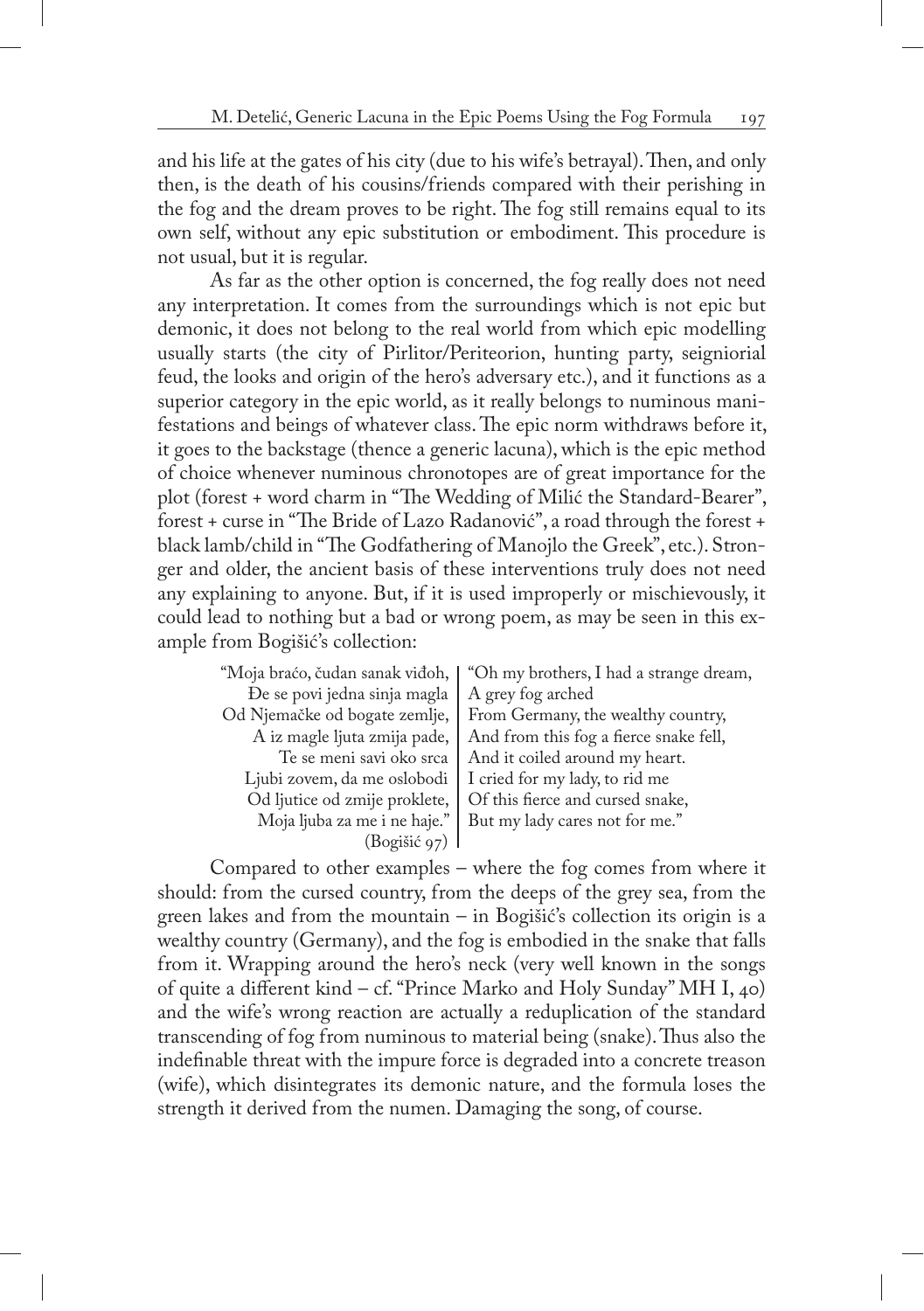#### *Information about the corpus (with abbreviations)*

The epic corpus presented here is composed of both Muslim and Christian classical printed collections, published in the late nineteenth and early twentieth century (during the last wave of romantic revival of interest in the national oral tradition). In making that choice, I obeyed only the linguistic criteria, which is the same language, and for that reason I set aside other South Slav epic songs (Macedonian and Bulgarian). The corpus consists of 1357 poems (from eight major collections in twenty-two volumes), sung and recorded in what now are four independent countries: Serbia, Croatia, Bosnia and Herzegovina, and Montenegro. The oldest records of "pevanja na srpsku" [singing in the Serbian way] are published in the collection of Valtazar Bogišić in the late nineteenth century, and in the *Erlangen Manuscript* dated to the beginning of the eighteenth century. All other sources are various collections of children, occasional, and ritual folklore of different genres (Sikimić, Momir, Simić, Zovko, Gagović, Lovretić, etc.).

- Bogišić, Valtazar, *Narodne pjesme iz starijih, najviše primorskih zapisa*, sabrao i na svijet izdao – – –, knjiga prva sa raspravom o "bugaršticama" i s rječnikom, Glasnik Srpskog učenog društva, drugo odeljenje, knjiga deseta. Biograd [Belgrade] 1878. (in Cyrillic)
- EH *Muslimanske narodne junačke pjesme*, sakupio Esad Hadžiomerspahić, u Banjoj Luci, 1909.
- ER *Erlangenski rukopis*, new reading at: http://www.branatomic.com/erl/
- Herdvigov Rikardo Ferdinando Plohl-Herdvigov, *Hrvatske narodne pjesme*, u hrvatskom domu sakupio i rodu i svijetu predao Hrvat – – –, sada slušatelj filosofije i prirodoznanstva na Universiteti u Greču, hrvatskoga narodnoga blaga svezka II, u Varaždinu 1869.
- KH I–II: *Narodne pjesme muslimana u Bosni i Hercegovini*, sabrao Kosta Hörmann 1888–1889, knj. I–II, drugo izdanje. Sarajevo 1933.
- KH III: *Narodne pjesme muslimana u Bosni i Hercegovini*, Iz rukopisne ostavštine Koste Hörmanna, redakcija, uvod i komentari Đenana Buturović. Sarajevo, 1966.
- Kordunaš Manojlo Kordunaš, *Zbirka srpskih narodnih umotvorina iz Gornje krajine*, knj. II, *Srpske narodne pjesme slijepca Rade Rapajića*, vjerno pobilježio i za štampu priredio – – –, izdanje i štampa A. Pajevića, u Novome Sadu 1892. (in Cyrillic)
- MH I–IX: *Hrvatske narodne pjesme*, skupila i izdala Matica hrvatska. Odio prvi. Junačke pjesme. Zagreb 1890–1940.
- SANU II–IV: *Srpske narodne pjesme iz neobjavljenih rukopisa Vuka Stef. Karadžića*, Srpska akademija nauka i umetnosti, Odeljenje jezika i književnosti, Beograd 1974. (in Cyrillic)
- SbNU *Sbornik za narodni umotvorenia nauka i knizhnina*, ot. kn. 27. *Sbornik za narodni umotvoernia i narodopis*, MNP (ot kn. XIX izd. B'lgarskoto knizhovno druzhestvo, a ot kn. XXVII – BAN). Sofia 1889. (in Cyrillic)
- SM Sima Milutinović Sarajlija, *Pjevanija crnogorska i hercegovačka*, priredio Dobrilo Aranitović, Nikšić, 1990. [*Pjevanija cernogorska i hercegovačka, sabrana Čubrom Čojkovićem Cernogorcem.* Pa njim izdana istim, u Lajpcigu, 1837.] (in Cyrillic)